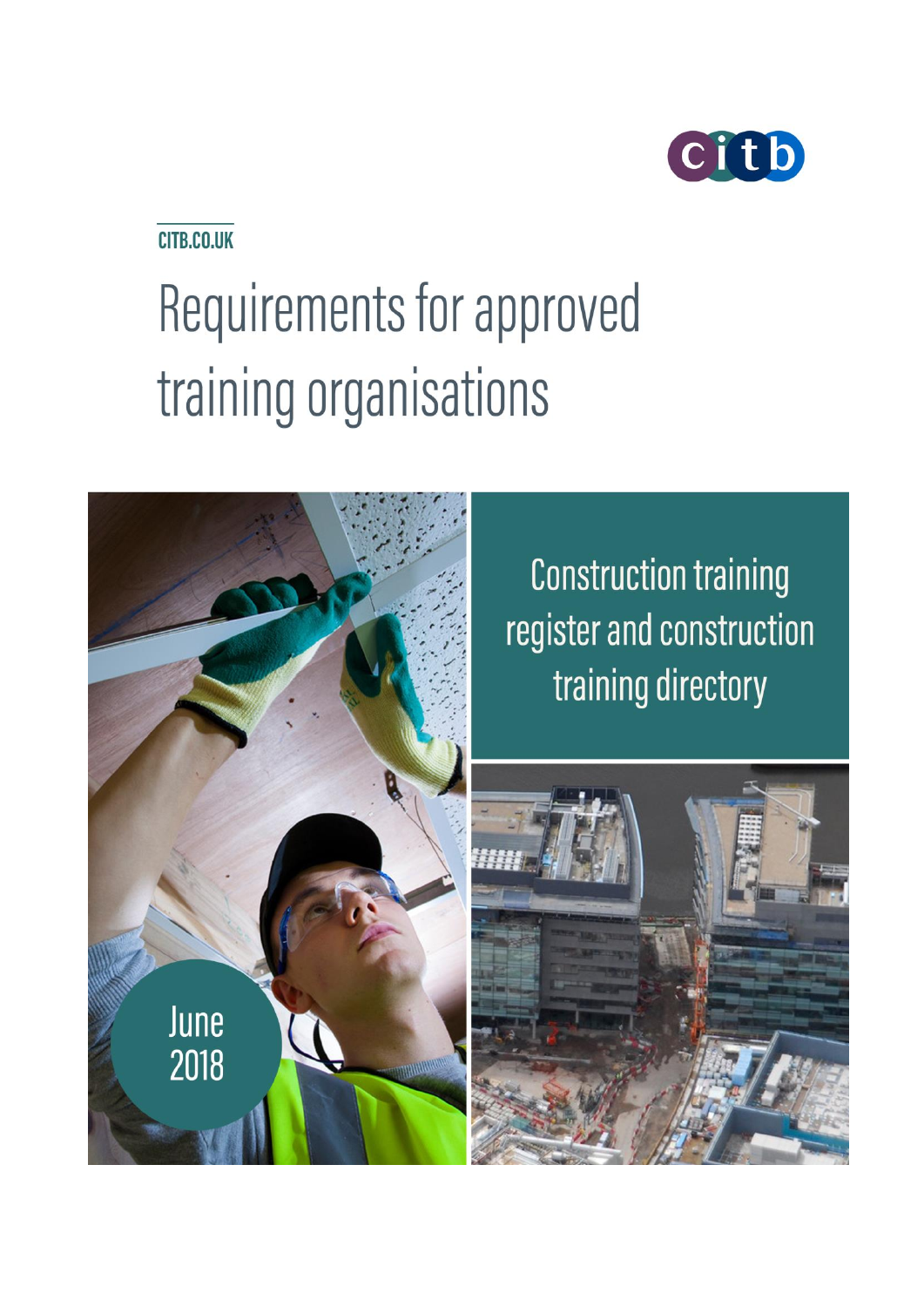Published by CITB, Bircham Newton, King's Lynn, Norfolk PE31 6RH

#### **© Construction Industry Training Board 2017**

First published November 2017 Revised January 2018, June 2018

CITB is registered as a charity in England and Wales (Reg No 264289) and in Scotland (Reg No SC044875)

CITB has made every effort to ensure that the information contained within this publication is accurate. This pack has been prepared as a downloadable resource. It may be freely printed without further permission from CITB on the condition that it is used solely within the purchasing organisation and is not used for profit or gain.

\_\_\_\_\_\_\_\_\_\_\_\_\_\_\_\_\_\_\_\_\_\_\_\_\_\_\_\_\_\_\_\_\_\_\_\_\_\_\_\_\_\_\_\_\_\_\_\_\_\_\_\_\_\_\_\_\_\_\_\_\_\_\_\_\_\_\_\_\_\_\_\_\_\_\_\_\_\_\_\_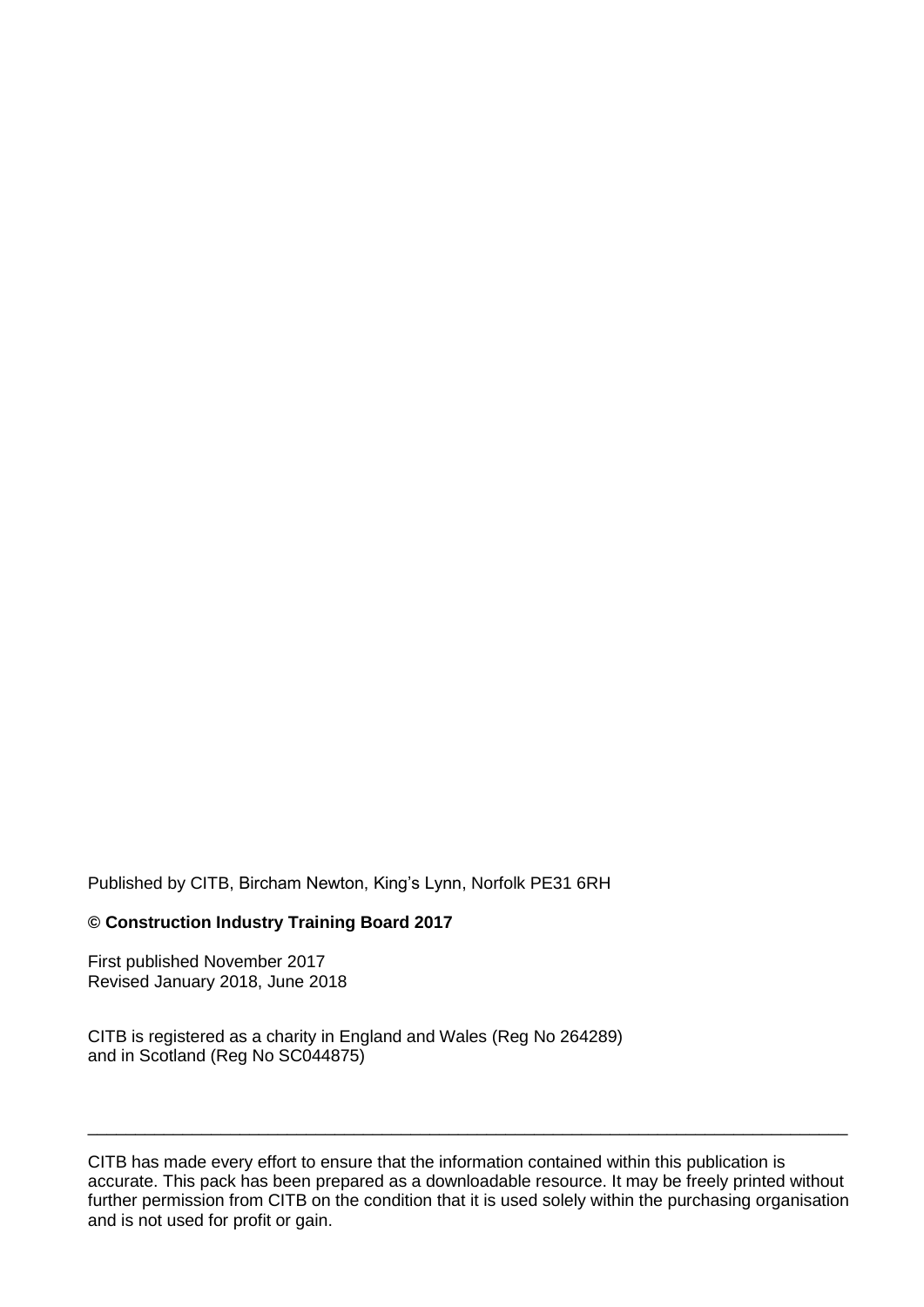# **Contents**

| Appendix 1 - Approved Training Organisation approval criteria |  |
|---------------------------------------------------------------|--|
|                                                               |  |
|                                                               |  |
|                                                               |  |
|                                                               |  |
|                                                               |  |
|                                                               |  |
|                                                               |  |
|                                                               |  |
|                                                               |  |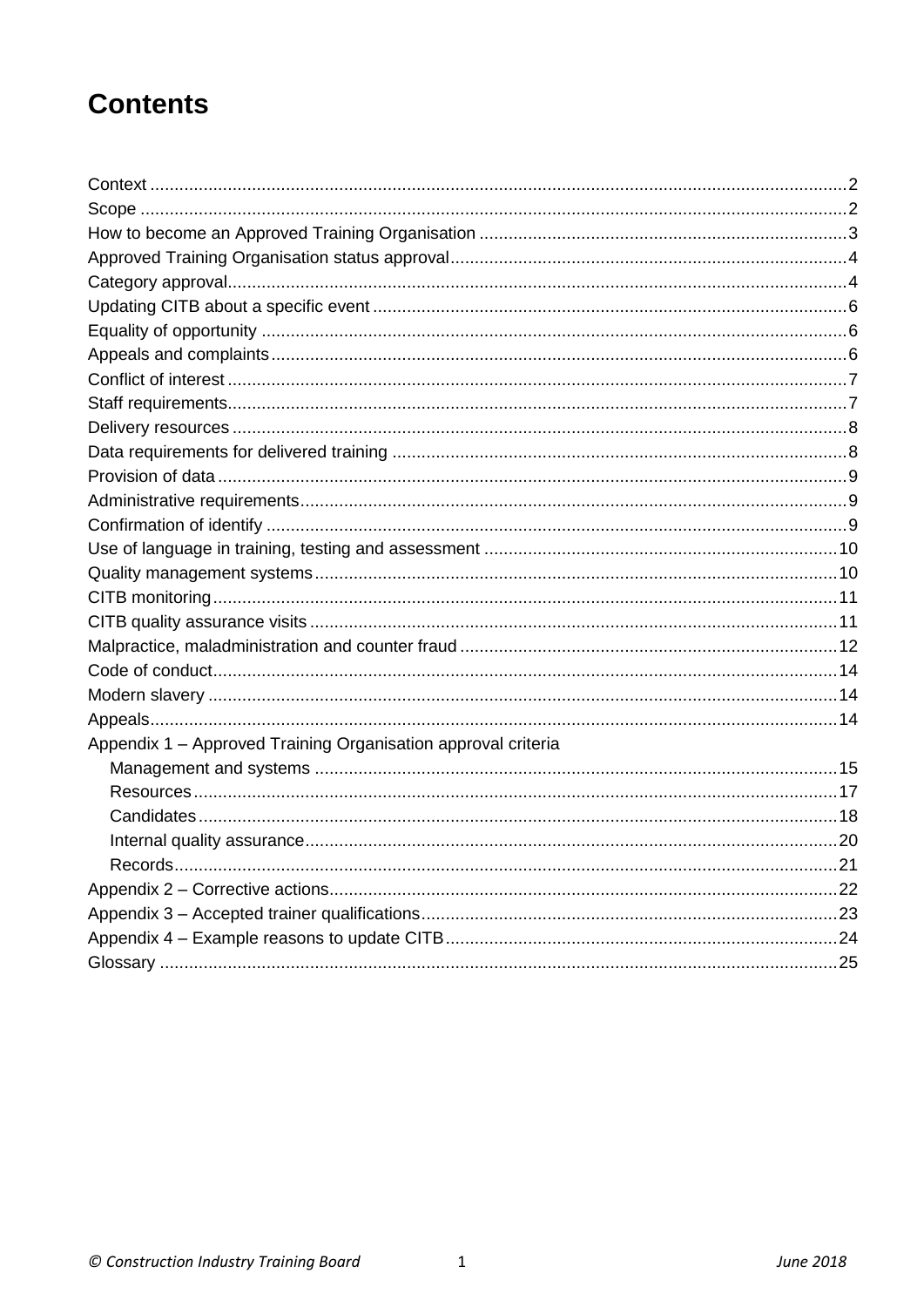# **Context**

At the heart of CITB is the need to focus on three industry priorities:

- careers
- standards and qualifications
- training and development.

One way in which we are achieving this is through the development of a new approach to how we support and fund training. This has led to the introduction of Approved Training Organisations (ATOs) to bring greater standardisation to industry training and increase the transferability of skills between employers.

#### **The principle aims of the new approach are to:**

- reduce duplication in the delivery of training
- eliminate duplication of grants for training
- enable CITB to direct grants to priority areas
- provide CITB and, in turn, industry with valuable data about skills in the construction industry.

#### **We are achieving this in the following ways.**

- Creating training standards that employers and training providers can deliver against. This will bring the opportunity for greater clarity and consistency in construction training.
- Putting in place a directory where training courses that meet the requirements can be accessed by employers. This will enable industry to locate the training it needs and make informed decisions about who to use.
- Quality assuring the delivery of training so that industry can be confident that the training provided to workers in construction meets the required standard.
- Putting in place a register of candidates' training achievements that will give visibility to the training that individual workers in the construction industry have completed. In turn, this should provide valuable information about the level of training and skill in our industry.
- Paying CITB grants directly to employers who book their workers onto training courses; payment will be made upon completion of training, as entered on to the register. By doing this we can remove duplication and direct our funds towards training in areas that are a priority to industry.

### **Scope**

- Approved Training Organisation standard terms and conditions.
- Scheme rules for CITB products.
- Construction Training Register and Construction Training Directory user guides.
- CITB equality of opportunity policy.
- CITB appeal policy.
- CITB invigilation policy.
- CITB conflict of interest policy.
- Modern slavery policy.
- CITB Grant scheme rules.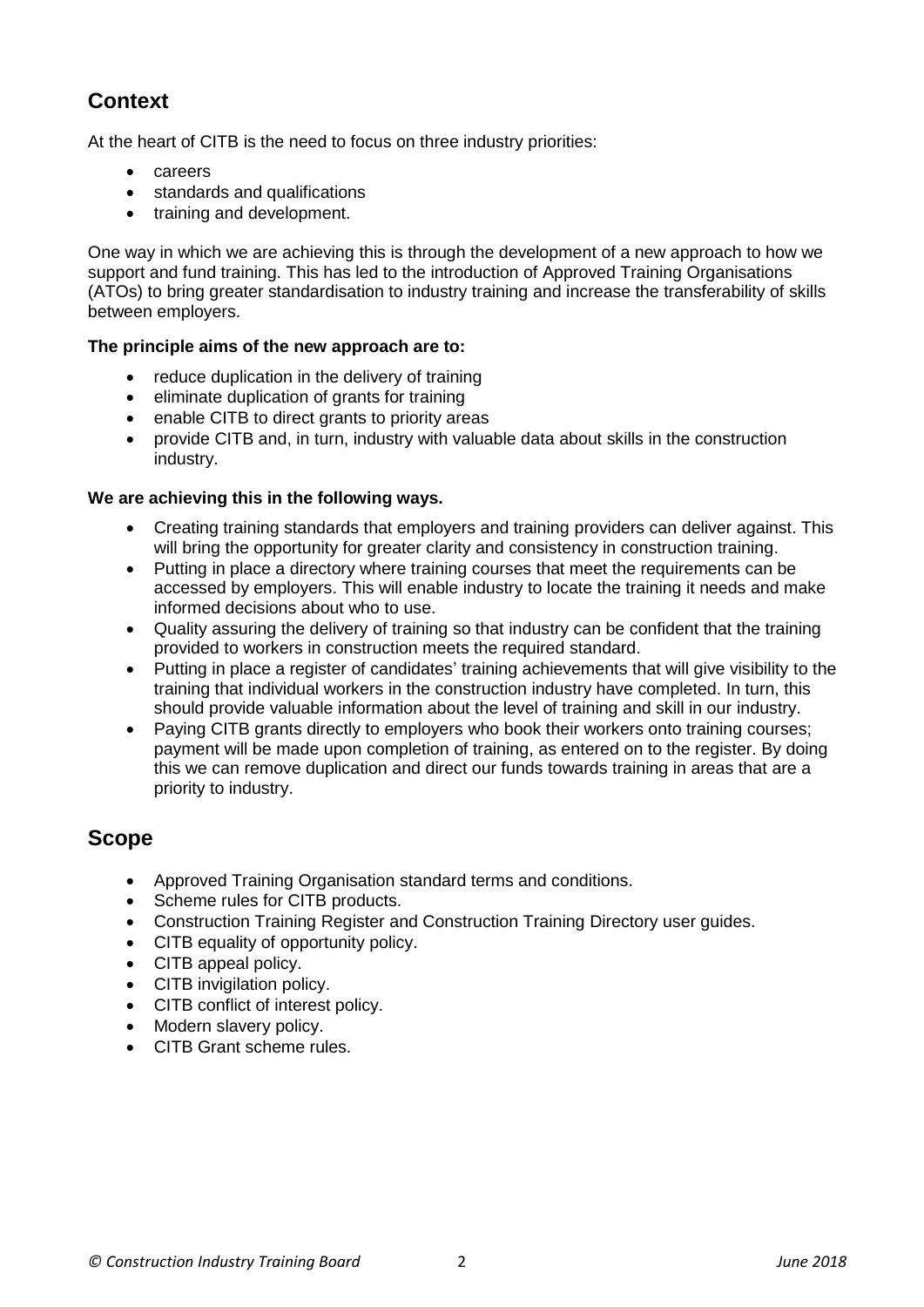# **How to become an Approved Training Organisation**

- **1.** Your approval will allow you to operate throughout Great Britain, as defined within the standard terms and conditions of your contract with CITB. By applying to be an Approved Training Organisation you accept this document (or any subsequent revisions to this document(s), as may be notified to you by CITB from time to time) and agree to operate to the Approved Training Organisation approval criteria (Appendix 1) and Approved Training Organisation corrective actions (Appendix 2).
- **2.** Approved Training Organisation approval is subject to there being sufficient management experience required to support the delivery of courses that have been accepted by CITB for the Construction Training Directory and Construction Training Register.
- **3.** Prior to the delivery of any short duration course or qualification recognised for the purpose of the Construction Training Register, you must become an Approved Training Organisation for the appropriate category (Assured, CITB products and/or Recognised).
- **4.** If your organisation has a partnership arrangement with another organisation, the roles, responsibilities and accountabilities for each organisation must be clearly documented. This needs to include responsibility for quality management, training and administration of the approved courses. You must also demonstrate how communication between the different organisations is maintained. CITB will not accept sub-contracting of the Approved Training Organisation quality assurance operation. This is to ensure, where specialists are used to supplement delivery, there are control measures in place to maintain the quality of delivery.
- **5.** CITB will provide you with appropriate guidance and support to enable you to meet the requirements to become an Approved Training Organisation and to minimise unnecessary bureaucracy in the process. Further support is available through CITB's quality assurance team, based throughout Great Britain.
- **6.** There are two elements to the approval process. First, you will need to be able to demonstrate how your organisation meets the Approved Training Organisation approval criteria (defined in Appendix 1). Second, you will need to demonstrate how your organisation's products meet the published short duration standard (for the assured category). For CITB products you will complete the standard application for the specific product.
- **7.** If you are offering products that are quality assured through a third party awarding organisation, CITB will offer you the opportunity to become a CITB Approved Training Organisation in order to gain access to the Construction Training Register and Construction Training Directory. CITB will gain assurance through the third party's quality arrangements. CITB will check this from time to time and require you to notify us when you have cause to believe that you will not be compliant, or if you receive a report from the third party awarding organisation issuing a suspension or restrictive action.
- **8.** The approval process is linked to the category of product you are requesting Assured, CITB products or Recognised.
- **9.** Prospective companies or individuals wishing to become a CITB Approved Training Organisation, and wishing to deliver one or more of the product categories, are required to complete the application process. This can be found on the CITB website, [www.citb.co.uk.](http://www.citb.co.uk/) By completing the application you are agreeing to the requirements detailed in Appendix 1 and the need to supply information upon request to CITB. Additionally, the application process includes permission for CITB to carry out a credit search on your organisation and confirms that you are applying for a credit account with CITB. It is important that the required information is provided in full to allow the process to be completed in a timely manner.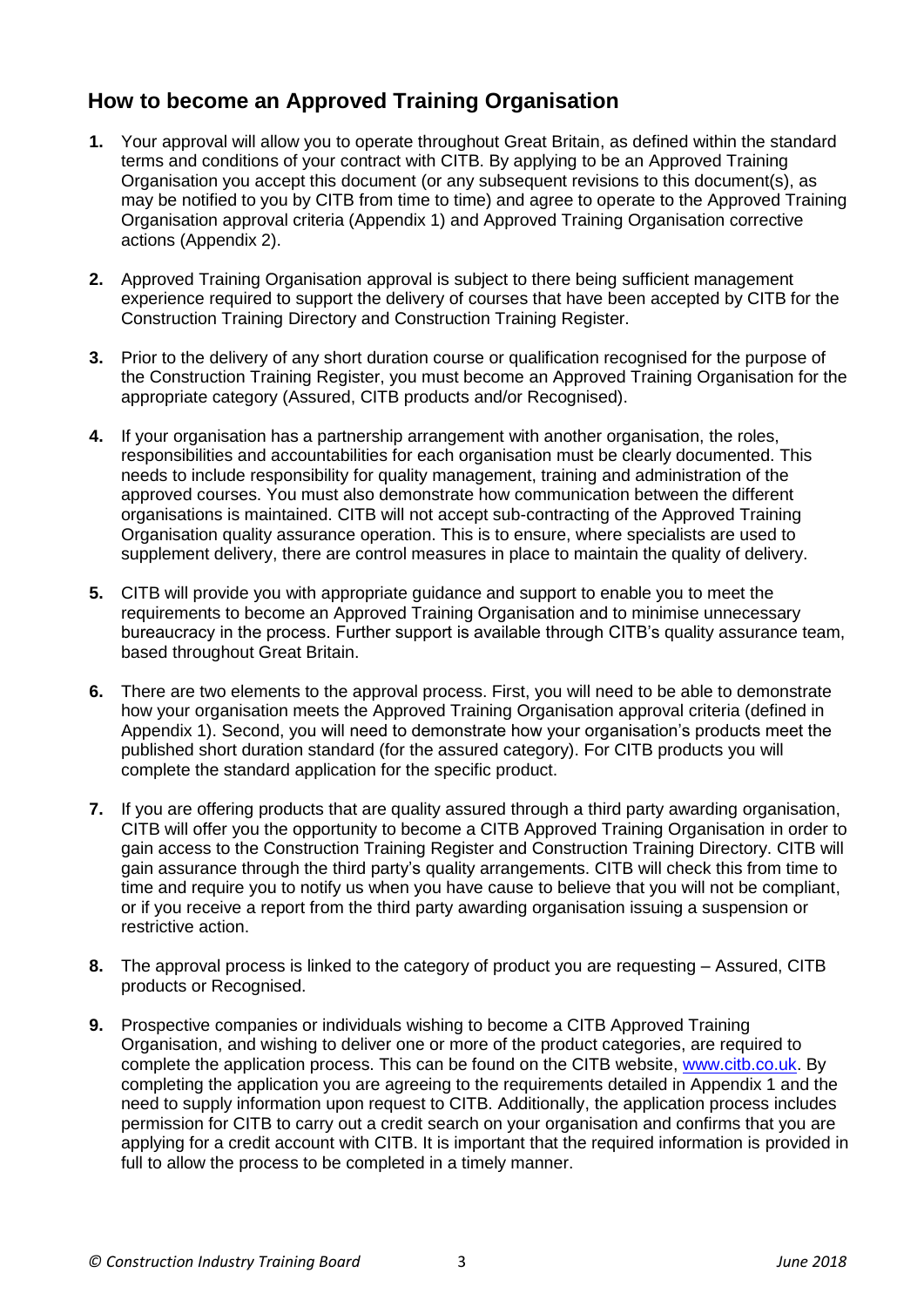**10.** For Approved Training Organisation status approval, the following information is required.

- Approved Training Organisation authorised representative.
- Company or organisational name.
- Company House or Registered Charity Number.
- Company address.
- Contact details, including email and telephone number.
- CITB company Levy Registration Number (as applicable).
- Accounts department contact, including email and telephone number.
- Category of standards being requested (Assured, CITB products or Recognised).
- Super User information.
- **11.** Incomplete or inaccurate applications will be returned unprocessed until the full and correct information is received. Information will be held for 30 days, at which point the application will be closed.

### **Approved Training Organisation status approval**

#### **Approval**

**12.** You will be approved once you have demonstrated, to the reasonable opinion of CITB, that you have successfully met the requirements detailed in the contract pack. In addition, you will have demonstrated a robust quality management system by supplying all requested information. Access will be provided to the Construction Training Directory and the Construction Training Register at this stage. Your course details will not appear in the Directory until successful completion of the selected product category approval (Assured, CITB products, Recognised).

#### **Summary approval**

**13.** This will be issued where there are minor updates required that, in the reasonable opinion of CITB, do not present a risk to Approved Training Organisation status and can be remedied within the first 30 days of approval. Access to the Construction Training Directory and Construction Training Register will be provided. Failure to meet the actions set and agreed within the prescribed timescale will result in the Approved Training Organisation's approval status and access to the Construction Training Directory and Construction Training Register being suspended or removed.

#### **Action plan**

**14.** This will be issued where, in the reasonable opinion of CITB, the approval requirements have not been met by the Approved Training Organisation. You will receive a written action plan that will give clear guidance and a realistic timescale for the actions to be completed. You will not be approved during this period and, as a result, you will not have access to the Construction Training Directory or the Construction Training Register.

### **Category approval**

#### **Assured**

**15.** If you wish to deliver your own training course, you will be required to submit a self-assessment detailing how your course meets the published short duration standard, along with any supporting evidence. This could include lesson plans, schemes of work or presentations and notes. Once you have completed the self-assessment and have gathered the supplementary evidence, you will be required to upload these to the Construction Training Directory.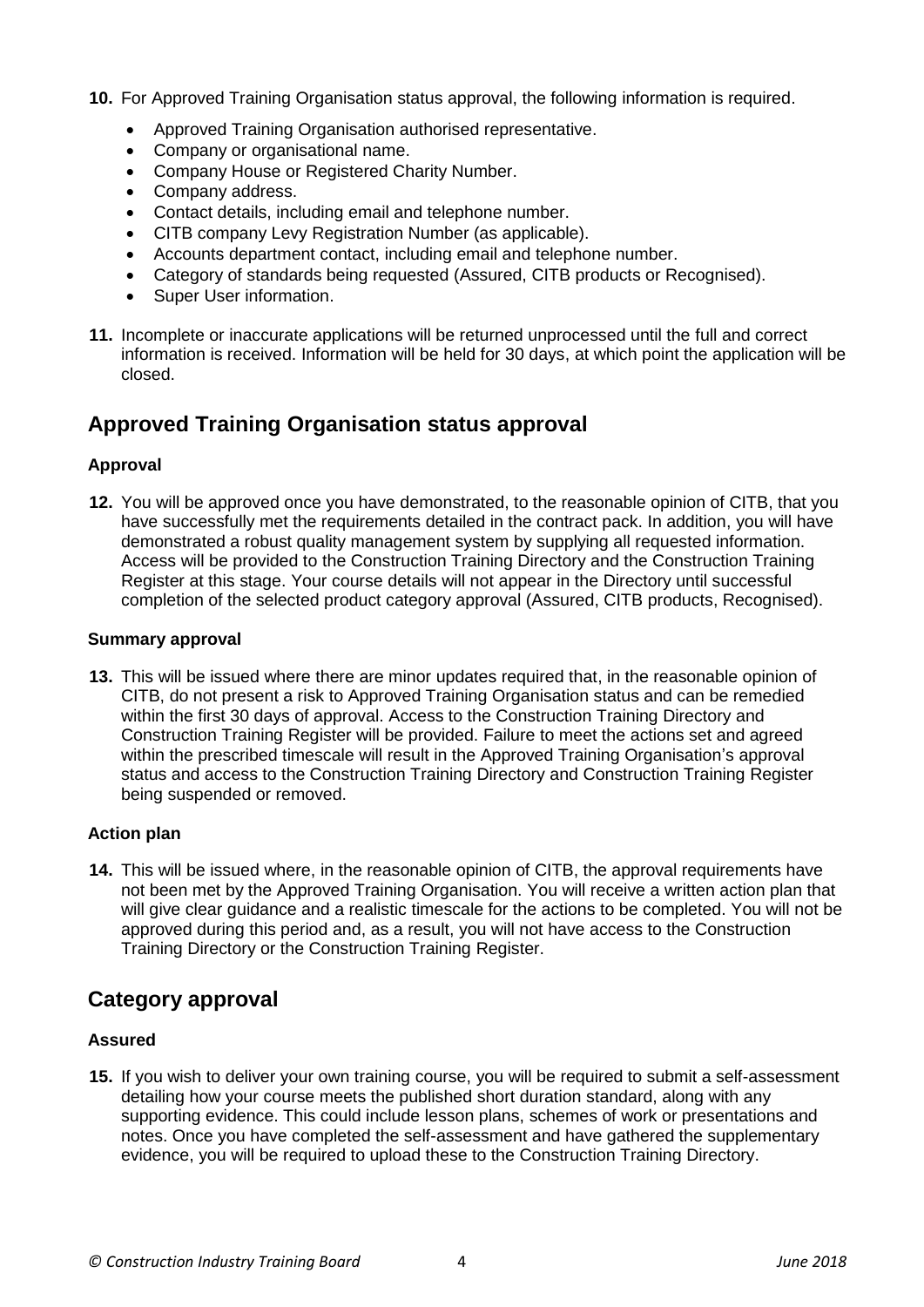- **16.** The submitted self-assessments and supplementary evidence will then be subject to a quality assurance intervention by a member of the CITB quality assurance team. CITB will select self-assessment submissions to sample as part of the approval process. CITB will use the sample to gain an assurance of the Approved Training Organisation approach. If the standard requires a visit to assure further requirements, this will be arranged with the Approved Training Organisation's named contact.
- **17.** CITB will highlight the courses that have been reviewed as part of the approval sample and will assure other courses based on the findings of the reviewed courses.
- **18.** Following the required CITB quality assurance intervention (visit and/or desk-based sampling), formal feedback will be provided. The outcomes will be as listed for the Approved Training Organisation approval process (Approval/Summary, Approval/Action Plan). Please refer to paragraphs 12, 13 and 14 for further clarification of these outcomes.
- **19.** If the training course you wish to deliver is listed as a grant funded option (course title listed) but has no industry approved standard at the time of application, the self-assessment process is not required. The opportunity will exist for you to add your course details to the Construction Training Directory for publication. Once an agreed industry short duration standard is published, you will be notified and must complete the course self-assessment within 30 days of notification to maintain your status for that course on the Construction Training Directory. The self-assessment will be available in the Construction Training Directory for your completion.

#### **CITB products**

**20.** These courses are designed, developed, owned and maintained by CITB, i.e. Site Safety Plus, Construction Plant Competence Scheme and health, safety and environment testing. These products have their own scheme requirements. Information on these products and how to become approved to deliver them can be accessed via the CITB website at [www.citb.co.uk](http://www.citb.co.uk/). As a result, there is a supplementary application process for approval.

#### **Recognised products**

- **21.** CITB will recognise a range of qualifications accredited by awarding organisations and other third party awarding organisations or bodies. Full details can be found in the Construction Training Directory.
- **22.** The approval for this product category requires the Approved Training Organisation to supply confirmation of approval (centre approval and scheme approval) with the related third party awarding organisation or body. In most cases this will be an approval certificate provided by the third party awarding organisation or body, listing the routes, qualifications and categories they are approved to deliver. In addition, a copy of the most recent external quality assurance monitoring report will be required, relating to the qualifications and/or schemes that you wish to be approved for.
- **23.** This information will be reviewed by CITB's quality assurance team. Approval will be subject to the required third party documentation being supplied by you. As part of the quality assurance checks, CITB may confirm the accuracy of documentation with the issuing organisation.

#### **Adding an additional course or category**

**24.** You can increase your portfolio on the Construction Training Directory as your business develops. You will be able to add courses within the assured and recognised categories without applications or cost if you already hold that category approval. You will need to complete a self-assessment and/or upload supplementary evidence to the Construction Training Directory prior to the delivery. CITB will confirm receipt and when you can commence delivery.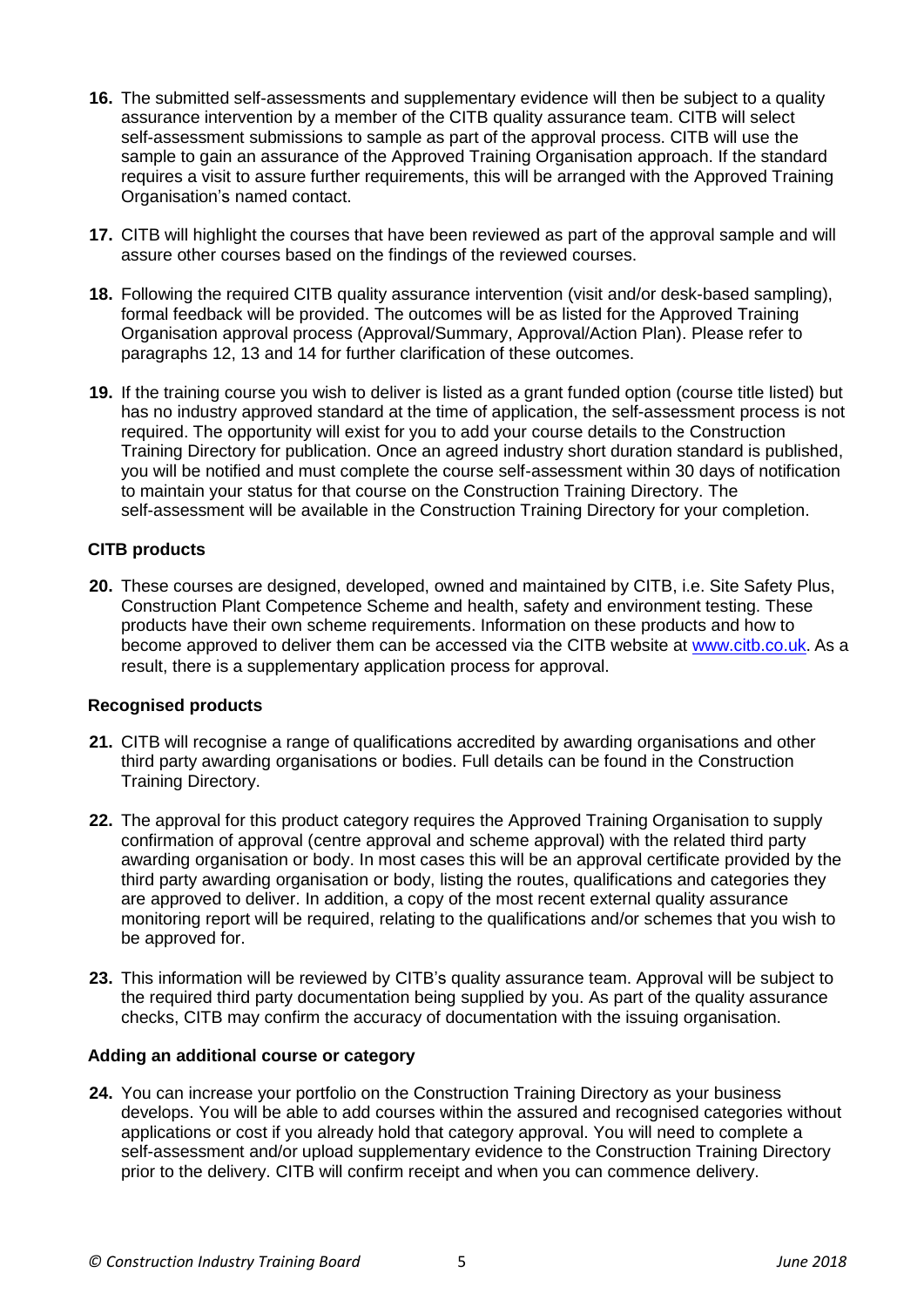**25.** If you wish to add a CITB product to your approval, you will be required to complete an application for the specific product. This application will follow the scheme requirements, as detailed for each CITB product.

## **Updating CITB about a specific event**

- **26.** As an Approved Training Organisation you have a requirement to make CITB aware if you have cause to believe that there has been any change in circumstances that could affect your approval status and/or delivery of any approved category. Examples of possible reasons for notification can be found in Appendix 4.
- 27. Notifications and updates can be made by emailing [quality.assurance@citb.co.uk.](mailto:quality.assurance@citb.co.uk) If you are unsure if the change is specific to your approval, please contact CITB's quality assurance team to confirm and/or gain guidance. Failure to notify CITB immediately of a change could result in the suspension of your Approved Training Organisation. CITB will investigate all sources of information supplied by any third party that relates to approval and delivery of courses by Approved Training Organisations.

# **Equality of opportunity**

*CITB has a policy of equality of opportunity and diversity that aligns with the Equality Act and secondary legislation. CITB's policy on equal opportunities can be found on our website*  [www.citb.co.uk](http://www.citb.co.uk/)*.*

#### **Assured and CITB products**

- **28.** CITB requires all Approved Training Organisations to have an Equal Opportunities policy and to offer a documented reasonable adjustment or special consideration policy to ensure all candidates have an equal chance of achieving their learning outcome.
- **29.** Approved Training Organisations must document all requests for reasonable adjustments and/or special considerations and demonstrate how they have been applied, or the rationale for refusal.

#### **Recognised products**

**30.** For recognised products, the third party awarding organisation or body requirements for reasonable adjustments must be followed.

# **Appeals and complaints**

- **31.** You must be able to demonstrate that you have an up to date appeals and complaints policy and procedure for individuals to appeal against training and/or certification decisions. This must be freely available to candidates without the need for request. The policy and procedure must detail the required steps to be taken and differentiate between an appeal and a complaint.
- **32.** You must be able to demonstrate how this is being formally communicated to all individuals who undertake training, as part of your Approved Training Organisation approval. The procedure must have a formal process with documented timescales and there must be an opportunity for escalation if the appeal is not resolved. All appeals must be formally acknowledged upon receipt and conclusions formally communicated at the close of appeal to all those involved.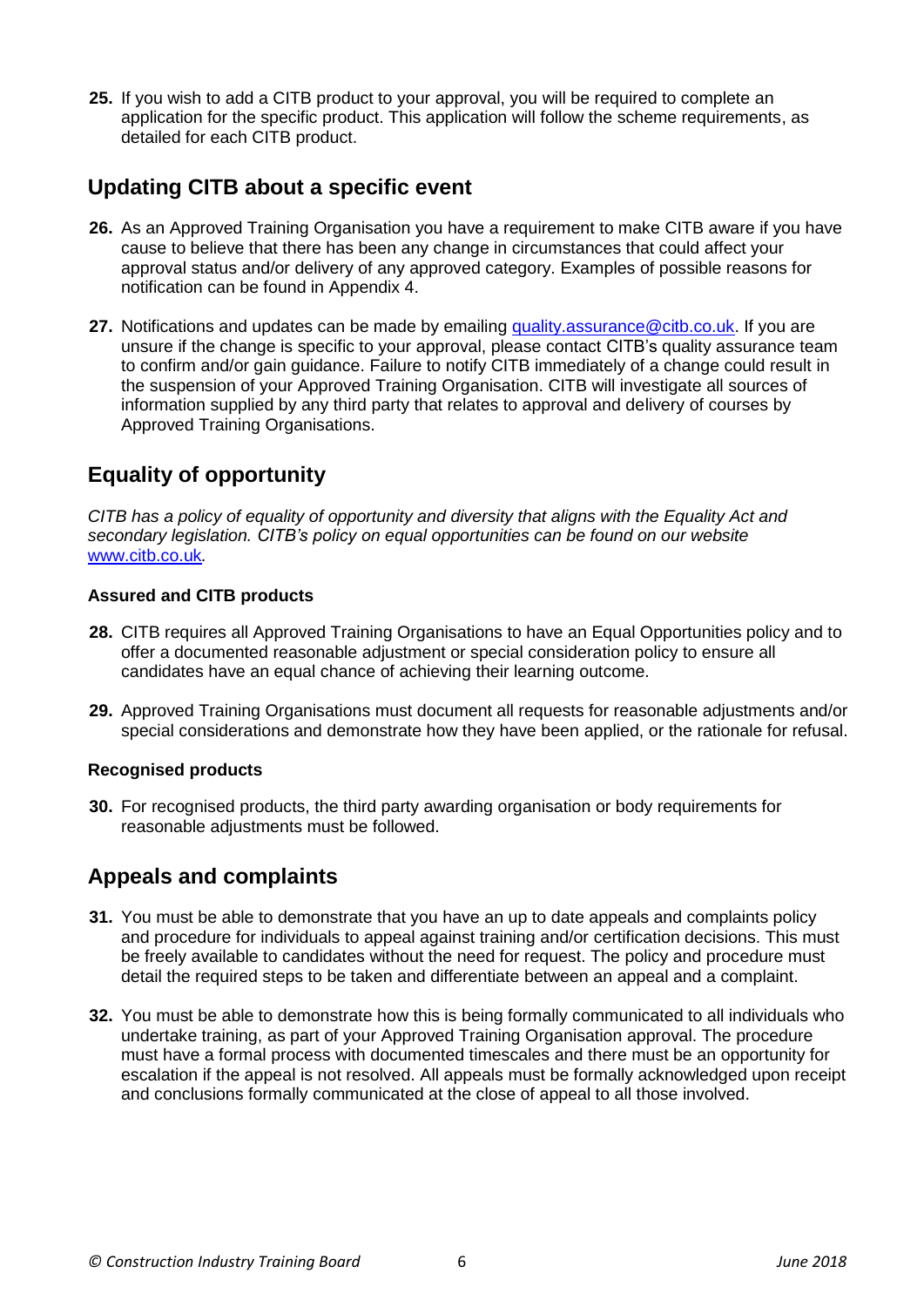#### **Recognised**

**33.** For the recognised category, the appeals process for the third party awarding organisation or body must be followed, with CITB's involvement being limited to situations where the approval status of the Approved Training Organisation may be affected. Where there is not a third party awarding organisation or body requirement, you must adopt the approach detailed in paragraphs 31 and 32.

### **Conflict of interest**

*A conflict of interest or perceived conflict can be defined as a situation in which a person has private or personal interest sufficient to appear to influence the objective exercise of his/her official duties.*

**34.** CITB requires all Approved Training Organisations to have processes to recognise and mitigate, wherever possible, conflicts of interest. CITB also recognises that some conflicts of interest will be unavoidable, particularly in the case of Approved Training Organisations that are employers who deliver in-house training. In such situations it is expected that reasonable and proportionate action will be taken to demonstrate that the potential for conflicts of interest to arise has been recognised, with steps taken to mitigate (for example, separation of delivery from administration or certification processes and quality assurance monitoring being undertaken by individuals who are not directly involved in delivery). These will need to be identified and documented as part of the initial Approved Training Organisation approval.

### **Staff requirements**

#### **Trainers for assured categories**

**35.** You are responsible for appointing appropriately qualified and competent staff who meet the specific requirements of the short duration standard that your course has been mapped against (refer to Appendix 3 for guidance). As good practice, opportunities for continuous professional development need to be provided to allow training staff to keep up to date. A record of continuous professional development should be kept (for example, industry or training best practice and subject matter). Evidence of how a decision on trainer suitability was reached, along with any relevant due diligence checks, must be made available to CITB upon request.

#### **Trainers for recognised categories**

- **36.** You must be able to demonstrate, through your third party awarding organisation's quality assurance, that you meet all the requirements for staff to deliver training. This could be demonstrated by an external quality assurance report or approval letter for the third party awarding organisation or body.
- **37.** It is understood that this information will be in various formats depending on the category of approval and/or standard being delivered. For the recognised category, confirmation that the relevant checks have occurred by the appropriate third party body are sufficient if needed by CITB.

#### **Trainers for CITB products**

**38.** You must meet the requirements set out in the relevant scheme rules. Products in this category include Construction Plant Competence Scheme and Site Safety.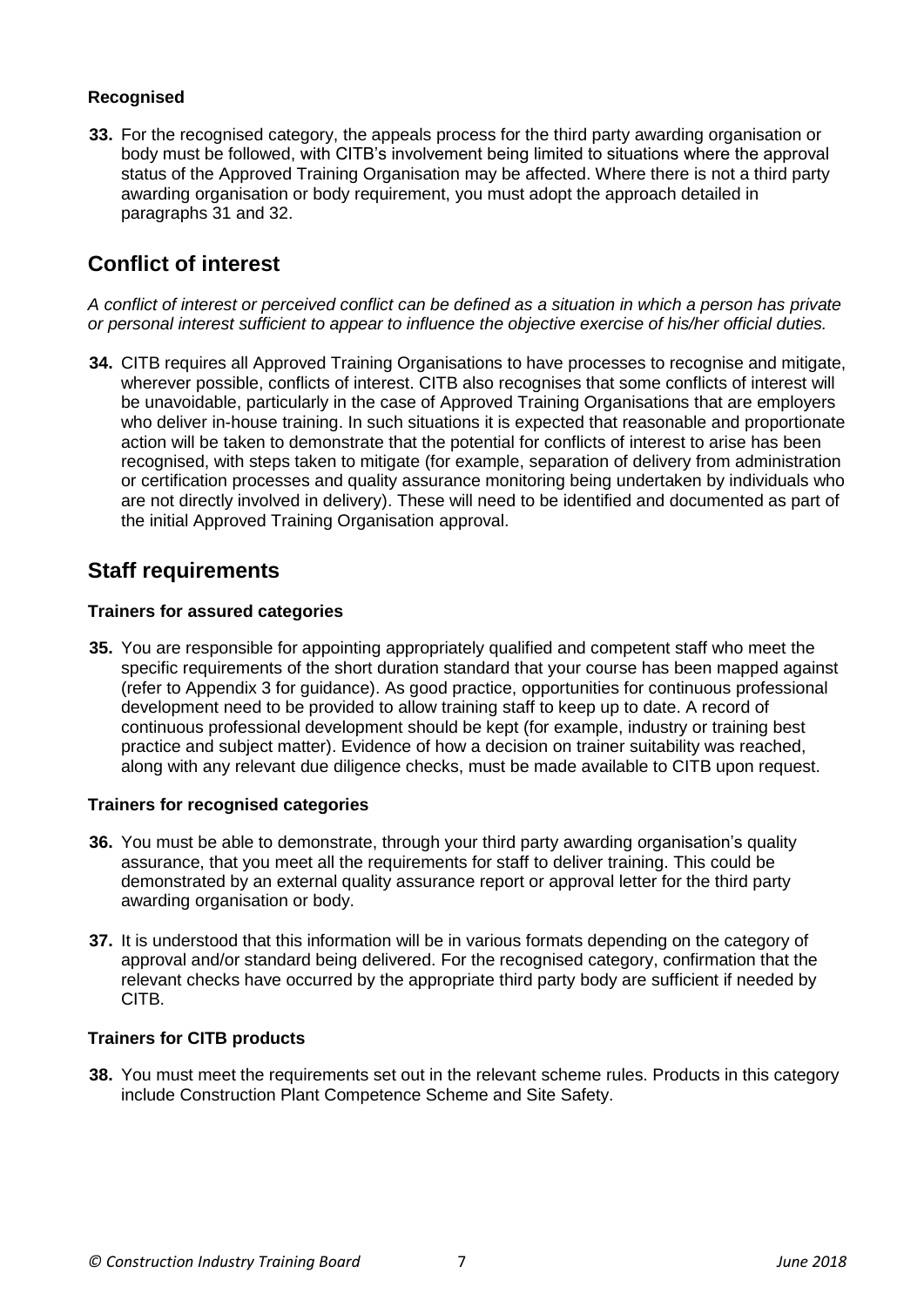#### **Quality monitoring staff**

- **39.** You are responsible for appointing appropriately qualified and competent staff to carry out quality monitoring and the management of your quality management system. It is expected that staff undertaking this role will have necessary subject knowledge to aid decision making and maintain a high standard of delivery. In addition, those staff must be familiar with the content of this document and keep up to date with any changes that occur.
- **40.** The Approved Training Organisation must have a quality management system that details how the quality of delivery and supporting processes, including administration, course feedback, accuracy and quality of delivery, will be monitored. This will include the accuracy of the Construction Training Directory and Construction Training Register uploads.

#### **Recognised**

**41.** For recognised products, it is accepted that the third party organisation or body will check these requirements. Access to external quality reports will be sufficient to demonstrate ongoing performance. You will, however, be monitored by CITB for the accuracy of the information uploaded to the Construction Training Directory and Construction Training Register.

#### **Delivery resources**

**42.** You must have adequate resources for the delivery of training, and all resources provided for use in the training must be fit for purpose, taking into account the environment being used for delivery. Any requirements listed in the short duration standard (Assured product) or scheme rules (CITB product) are mandatory.

### **Data requirements for delivered training**

- **43.** You must have and maintain a reliable and auditable system of the training, testing and/or assessment delivered, along with any quality assurance, for a minimum period of three years. This information could be used to substantiate any claims and/or resolve any appeals during the three year period. The records will form part of the quality assurance checks and be used to audit the data entries on the Construction Training Directory and the Construction Training Register.
- **44.** The following information must be made available to CITB upon request, listing all individuals who have completed training, testing and/or assessment.

#### **Candidate details**

- Confirmation of identification.
- Employer's name, address and contact details, including telephone number.
- Employee's Levy number (as applicable).
- Trainer's (or trainers') name(s).
- Quality assurance person's name.
- Consent to use personal data on the Construction Training Register.

#### **Individual training records**

- Name of training course delivered, including date, location, and trainer or tester.
- Candidate and employer feedback (as applicable).

#### **Records of quality monitoring activity**

- Quality policy and plan of monitoring activity (audit schedule, if applicable).
- Quality monitoring activity details, including who, what and when (for example, audits).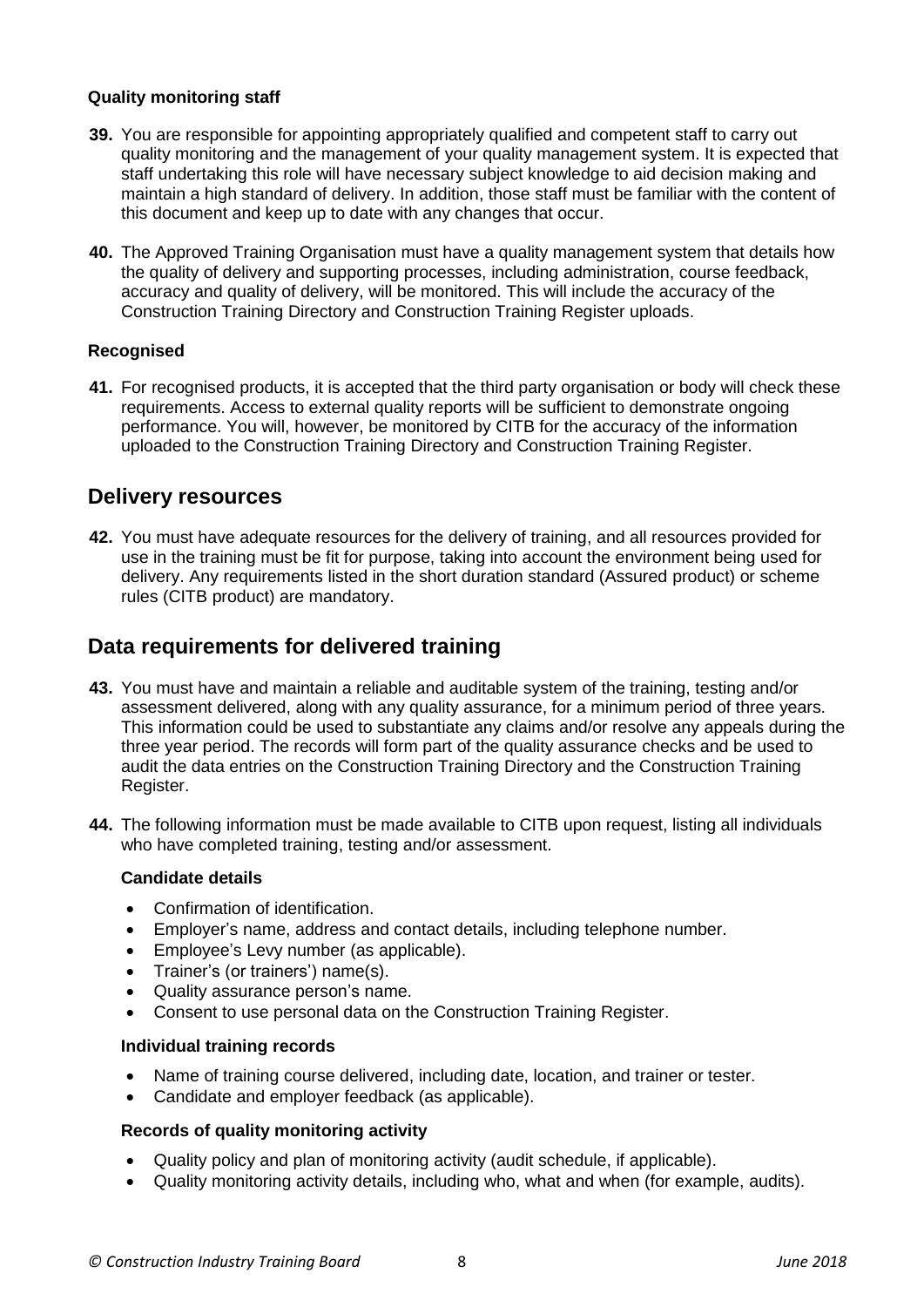## **Provision of data**

- **45.** You must use this exact wording (*Fair Processing Notice Appendix 5*), when inducting candidates on to course(s), relating to the use of their personal data for the Construction Training Register. This information includes how the candidate can apply to have their data unpublished from the register. The Fair Processing notice also explains the benefits to candidates of having their data included on the Construction Training Register.
- **46.** You will be required to have documented procedures in place that will facilitate the audit of paragraph 45. Failure to keep accurate records could result in suspension and/or termination of the Approved Training Organisation.
- **47.** The Construction Training Register will require you to confirm that you have met the requirement detailed in paragraph 46.

### **Administrative requirements**

#### **All product categories**

- **48.** As an Approved Training Organisation you will be required to update the Construction Training Register. This must be completed accurately and within 10 working days, and will be measured as part of the quality assurance arrangements. Access to the register can be found at [www.citb.co.uk.](http://www.my.citb.co.uk/) All information must be accurately uploaded to avoid delays in corresponding grant payments to employers (where applicable). Failure to complete this in a timely manner will result in increased interventions by CITB and this could affect your ongoing approval. The use of the Construction Training Register must follow the user guides and any additional requirements provided by CITB. *For CITB products the upload will be made from existing systems ('Awards Online' and 'CPCS On') and therefore there is no requirement to duplicate the upload.*
- **49.** Access to the Construction Training Register and the Construction Training Directory is administered by a user name and password system, linked to designated staff within the Approved Training Organisation, relevant to their roles. As a result, staff must be made aware of their responsibilities for their user name and password, including confidentiality. Passwords must not be shared between staff, and inappropriate use will constitute maladministration and/or fraud.

#### **Recognised**

**50.** For recognised products, achievement data must only be submitted to the Construction Training Directory once certification has been confirmed and received from the third party awarding organisation or body. Internal quality monitoring completion dates must not be used. CITB will use the certification date as the point in time when auditing the system uploads.

# **Confirmation of identity**

- **51.** You must carry out appropriate checks to confirm the identity of candidates undertaking training, testing and assessment.
- **52.** Where an Approved Training Organisation is delivering to its own staff (for example, in-house training) and if confirmation of identity is already held as part of the routine recruitment and right to work, further information is not required. This information must be available for CITB audit purposes, if requested.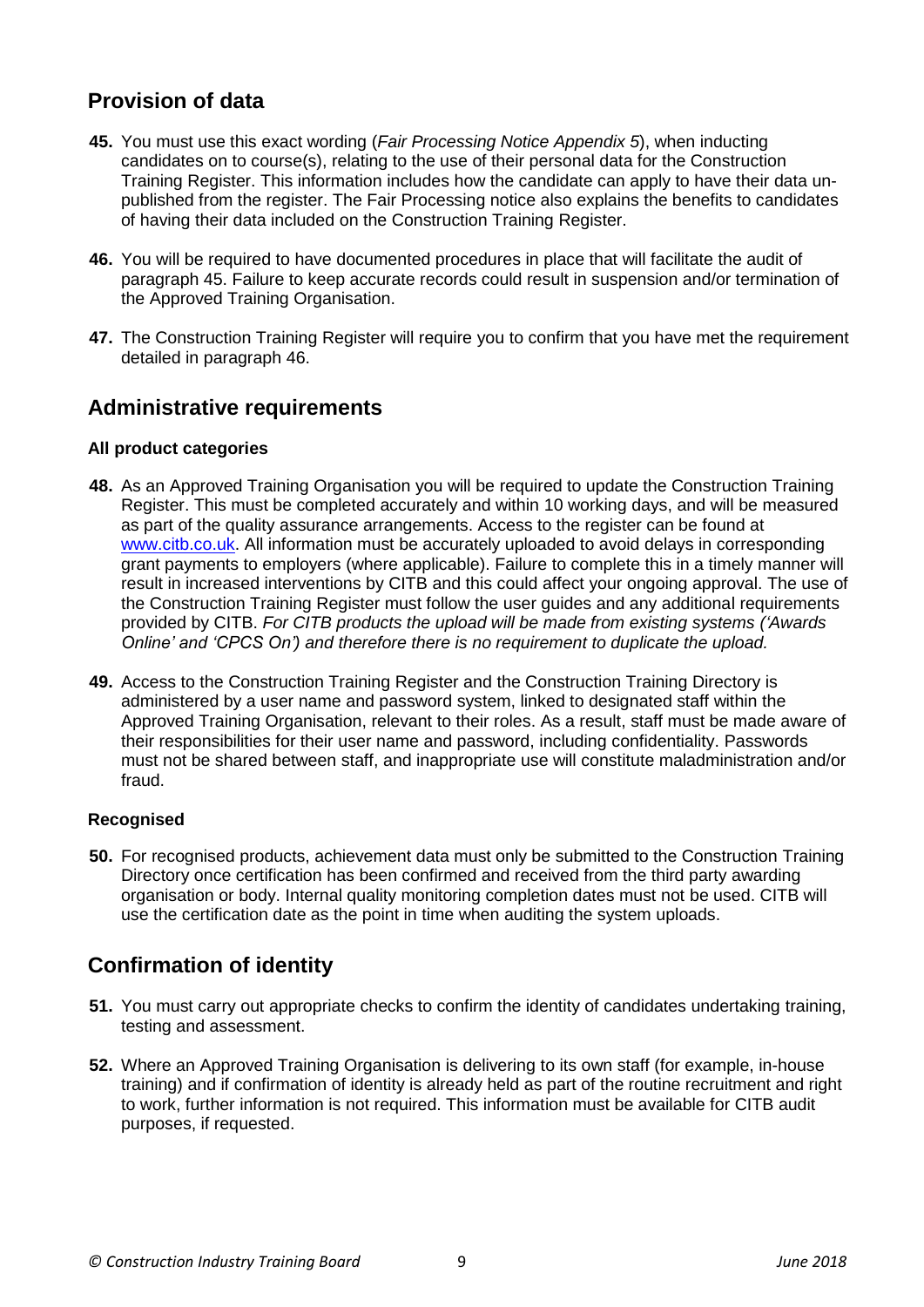### **Use of language in training, testing and assessment**

**53.** All training, testing and assessment must be delivered in English, Welsh or Irish, unless another language is specifically detailed in the training standard or scheme specific guidance.

### **Quality management systems**

#### **Assured products**

- **54.** Delivery of the assured product does not require internal verification, as is the case in many regulated qualifications (such as NVQs). Unless the standard requires specific qualifications and expertise, there is no requirement for your quality assurance staff to hold a verification qualification. The requirements for quality assurance are as follows.
	- Providing the relevant levels of quality monitoring to support the delivery of the training course, as required by the training standard. This will include, but not be limited to, checks that submitted self-assessments are being followed by training staff, checks on the use of the Construction Training Directory and the Construction Training Register by staff, and evaluation of candidate feedback.
	- Providing support, training and continuous development to trainers to ensure consistency of approach and delivery to the agreed standards.
	- Keeping formal, documented records of quality monitoring activity that supports the delivery of the training courses, including, but not limited to, feedback reports, quality monitoring plans and strategies.
	- Maintaining continuous professional development records detailing the activity undertaken by the training delivery team.
	- Reporting to CITB when you have cause to believe the Approved Training Organisation has not been compliant with the contract (including the scheme rules or these requirements).
	- Notifying CITB immediately of any allegation of fraud, malpractice or maladministration.
	- Providing information to, and facilitating quality interventions from, authorised CITB quality assurance staff, as required.
	- Agreeing and implementing any actions, within timescales identified, as a result of CITB's quality interventions.
	- Checking that any formal testing requirements detailed in the standard are being followed.

#### **CITB products**

- **55.** All CITB products have specific scheme requirements and guidance. These can be found on the CITB website at [www.citb.co.uk.](http://www.citb.co.uk/) Any internal quality arrangements required to be followed can be found within the scheme rules for the specific product.
- **56.** For recognised training and qualifications, third party awarding organisations will monitor processes relating to third party approval. This includes internal quality assurance. Refer to the relevant guidance supplied by the appropriate third party awarding organisation or body for specific guidance. CITB expects Approved Training Organisations to demonstrate best practice and compliance with the stated third part requirements.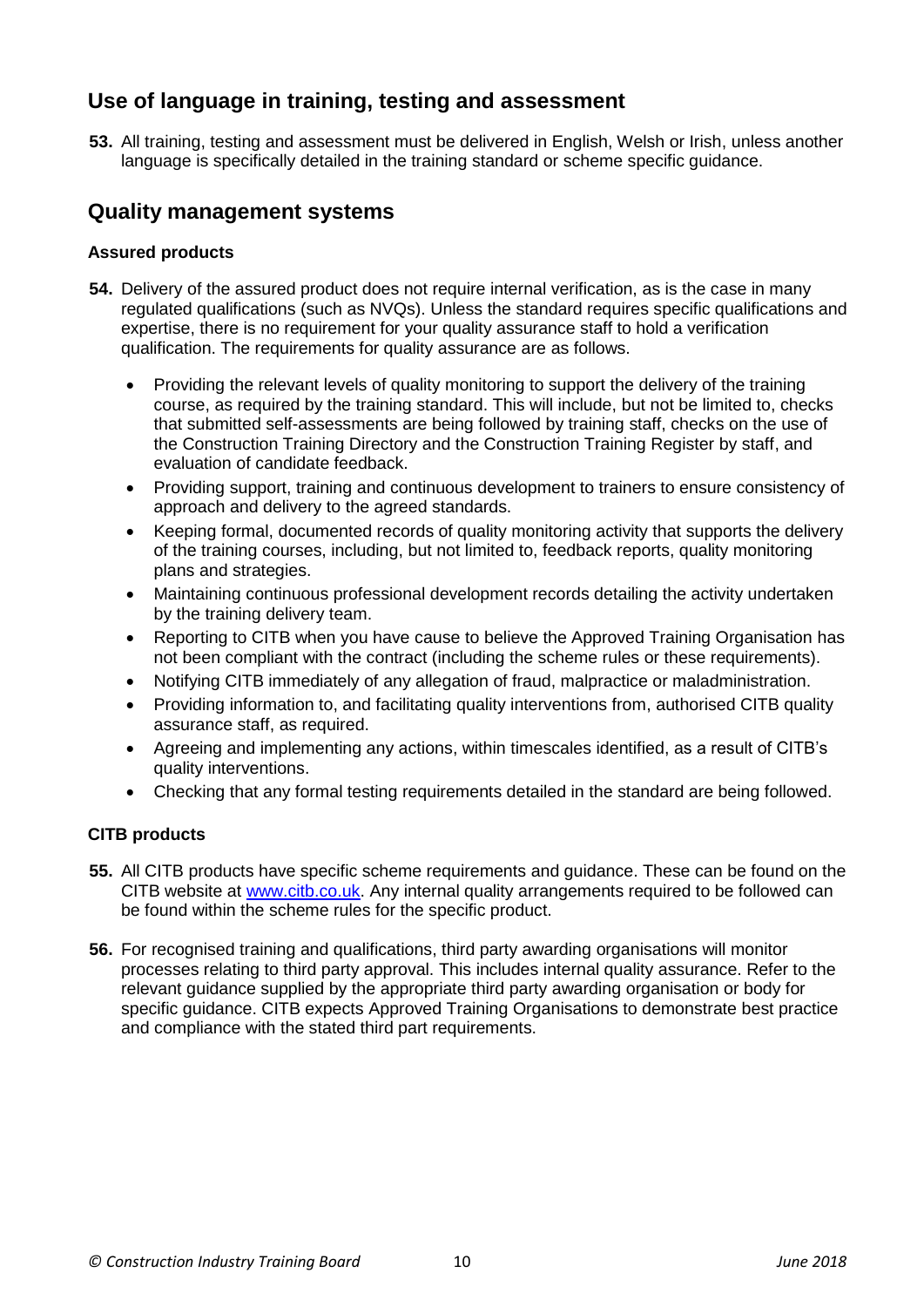# **CITB monitoring**

- **57.** All Approved Training Organisations will receive monitoring interventions from CITB to ensure consistency and quality of delivery and accuracy of data submission. These will involve one or more of the following activities.
	- Desk-based reviews of quality assurance training delivery records, including sampling of course information published on the Construction Training Directory.
	- Candidate and employer contact (phone or email) to gain independent feedback.
	- Quality assurance visits.
	- Centre self-assessments.

#### **Assured**

- **58.** Due diligence checks will be made by CITB at the Approved Training Organisation application stage, with guidance given where/if additional information is required.
- **59.** CITB will take a risk-based approach for the quality assurance of the Approved Training Organisations. This will include desk-based assurance, as well as physical visits by a CITB member of the team, at least once per year.

#### **Desk-based request and sample**

- **60.** CITB may request information from the Approved Training Organisation for a desk-based intervention. CITB will detail the timescales for any information to be supplied within the initial request.
- **61.** CITB will provide feedback on its review of the sampled records. This will be sufficiently detailed to enable you to take any relevant action. If you need to take action, the feedback will be in line with Appendices 1 and 2. This will help you to rectify any concerns identified. A further sample may be requested to demonstrate these requirements are being fully met. This feedback will be sent to the responsible officer at the Approved Training Organisation.
- **62.** CITB may suspend an Approved Training Organisation:
	- if information is not submitted for the required sample within the timescales provided, or
	- to meet any identified resultant action points following a CITB quality intervention.
- **63.** CITB may investigate any anomalies and/or carry out a site visit to gather information and view additional records as a result of an unsuccessful quality intervention. If CITB is not provided with access to the premises, people and records, CITB will suspend the Approved Training Organisation with immediate effect.

### **CITB quality assurance visits**

- **64.** Centre based visits will form part of the CITB quality assurance arrangements. These will be carried out to review training records (including completed provision of personal data requirements), and/or observe training delivery, and/or view facilities, where identified, as required, to review the arrangements for training delivery at the Approved Training Organisation. A visit will be carried out by a member of the CITB quality assurance staff.
- **65.** A member of the quality assurance team will make contact with you not fewer than 14 working days before the proposed visit date. This will be to confirm the arrangements for the visit.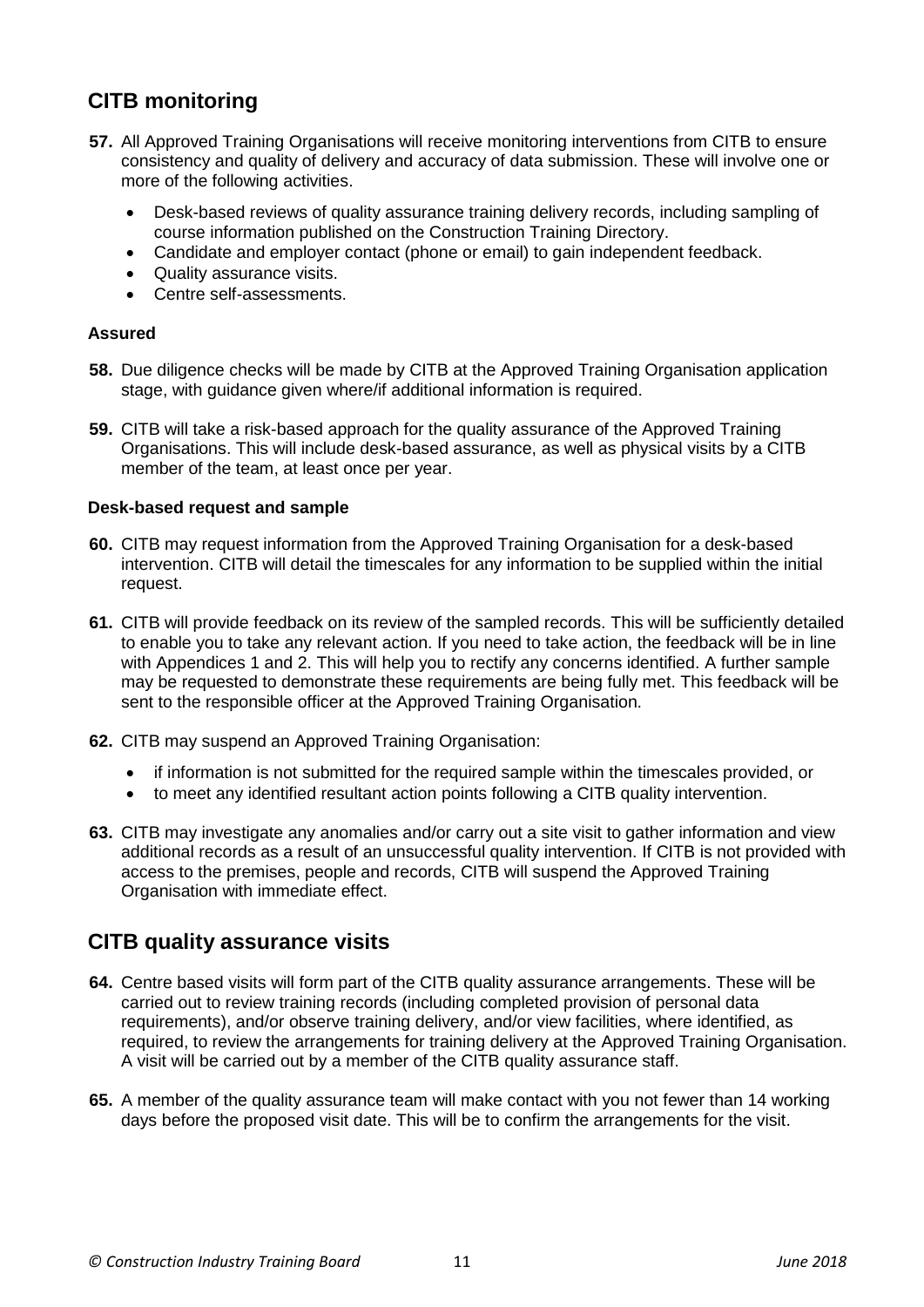- **66.** Once agreed, formal notification of the visit will be sent to the named contact. If, in the interim period, you wish to cancel this prearranged visit, you must be able to demonstrate a satisfactory reason for the cancellation request. Any cancellations made within seven working days of the planned visit will be charged at our standard daily rate, as detailed in the CITB fees list. The Approved Training Organisation approval status may also be suspended until the visit has been carried out.
- **67.** You will receive a formal notification of the outcome of the audit not more than 10 working days after the visit. This will be sufficiently detailed to rectify any concerns identified. CITB may carry out further visits to determine the completion of any identified action plan.
- **68.** CITB may, from time to time, undertake unannounced or short notice visits to minimise the risk of breaches in the provision of data requirements (paragraph 46) and/or unsubstantiated entries on to the Construction Training Register. If access is not provided to premises, people and records, CITB may immediately suspend the Approved Training Organisation.
- **69.** CITB may, from time to time, moderate reports completed by members of the quality assurance team and reduce or escalate their findings as part of our own quality assurance arrangements for CITB products.
- **70.** The quality assurance monitoring for CITB products will follow the processes detailed in the specific scheme rules. These can be found on the CITB website at [www.citb.co.uk.](http://www.citb.co.uk/)

#### **Recognised**

- **71.** CITB will rely on the third party awarding organisation or body quality assurance arrangements for the delivery of their products. CITB will seek assurance of compliance from the Approved Training Organisation through the quality assurance or external verifier reports.
- **72.** CITB will request, from time to time, and at least once per year, a copy of the external verifier report to demonstrate compliance. Failure to supply this information or make CITB aware of a **cause to believe** the ongoing ability to deliver course(s) or qualification(s) will result in the Approved Training Organisation status being suspended.
- **73.** CITB may request further information regarding affected individuals if concerns are identified or sanctions or actions are applied. On the receipt of this information a decision on the course of action to be taken will be made.

### **Malpractice, maladministration and counter fraud**

- **74.** Malpractice is a deliberate or reckless act of an individual or business to dishonesty claim learning outcomes and/or certificates for individuals, or to obtain such achievement through fraud or deception.
- **75.** Maladministration is any activity, neglect, default or other practice that results in the non-compliance of the Approved Training Organisation (or centre, or individual undertaking training) with the specified requirements for the delivery of agreed training and qualifications. CITB requirements are defined in this document and in the specific related scheme rules for products.
- **76.** Fraud is wrongful or criminal deception intended to result in financial or personal gain. Furthermore, fraud is an act that does not comply with CITB conditions and brings the authenticity, reliability and integrity of training into question.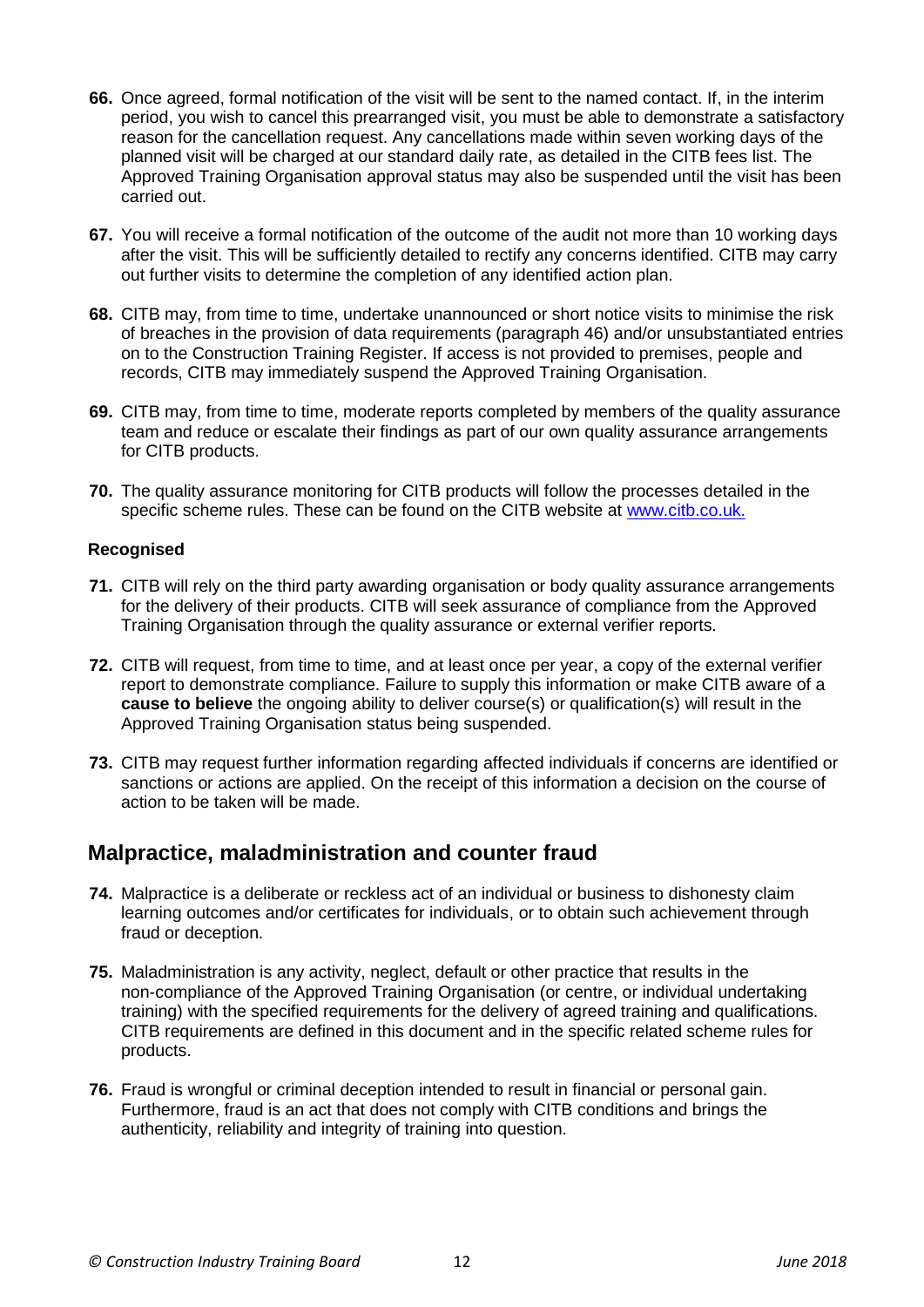- **77.** You are required, as an Approved Training Organisation, to report all cases of alleged malpractice, maladministration or fraud to CITB by emailing [report.it@citb.co.uk.](mailto:report.it@citb.co.uk) All staff involved in delivery, administration or quality monitoring activities must have detailed knowledge of the Approved Training Organisation's counter fraud and bribery policy.
- **78.** You must have in place a documented whistleblowing policy that has been communicated to your staff to enable them to report instances of, but not limited to, malpractice, maladministration and/or fraud.
- **79.** Upon receipt of any fraud or bribery reports, CITB will suspend the Approved Training Organisation's approval to protect any future investigation.
- **80.** CITB will pass all details to the CITB Fraud department to carry out an investigation. This could include (but is not limited to) centre visits, staff interviews, candidate interviews and investigation of all relevant paperwork.
- **81.** In the first instance a report of the investigation will be sent to the CITB fraud manager and CITB quality and verification manager. A decision will then be made within 10 working days, where practicable, as to the outcome and any relevant subsequent action.
- **82.** In the event of any withdrawal (voluntary or not) you must make all reasonable efforts to ensure candidates are not adversely affected. You must make provisions for all paperwork to be stored and accessible for a period of three years and, where needed, CITB can help you with this. You must make provisions for candidates that are still active and have not completed their training, ensuring that they have given permission for their personal details to be passed to a new Approved Training Organisation, prior to the withdrawal.
- **83.** If you fail to co-operate with CITB at any stage of the investigation process this will result in suspension of the Approved Training Organisation status.
- **84.** If you are implicated in a case of malpractice, maladministration or fraud that is upheld by CITB, your Approved Training Organisation status approval will be removed.
- **85.** If you wish to withdraw your Approved Training Organisation status you must ensure the following.
	- CITB has been notified formally in writing, giving three months' notice prior to taking any action. This must be completed by the Approved Training Organisation's authorised representative and must detail the reason for the withdrawal.
	- For all candidates who have already completed, or will complete, training during the three month notice period, any achievements have been uploaded to the Construction Training Register.
	- If you have candidates where outstanding commitments have been made, suitable arrangements are in place for these individuals to complete their training. If transferred to another Approved Training Organisation, individual agreement is sought and confirmation of personal data sharing is gained.
	- Provision is made to store training records, as detailed in the data requirements section of this document. These must be kept for a period of three years.
	- You facilitate and allow a CITB closure visit, if required by CITB.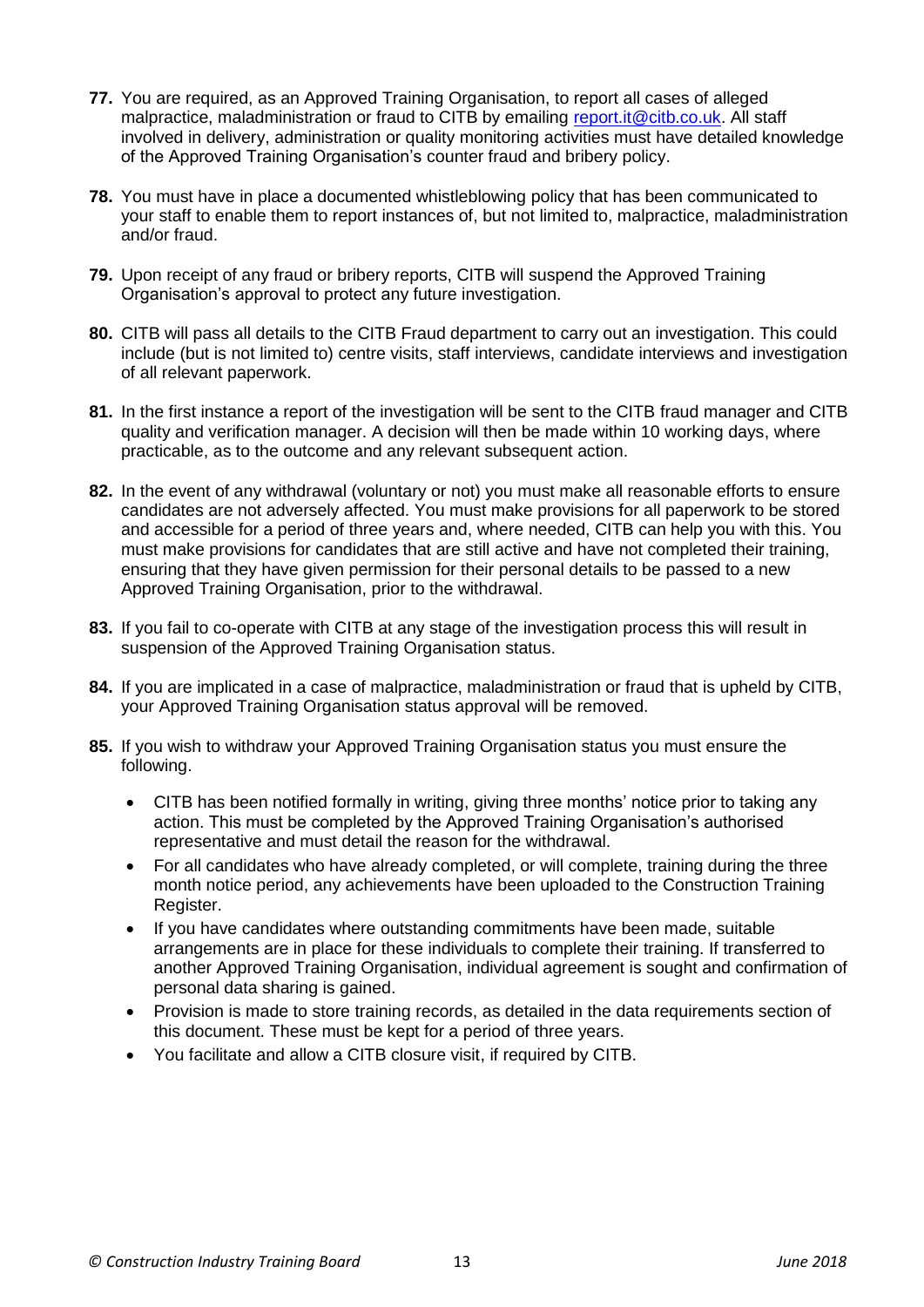### **Code of conduct**

- **86.** CITB expects its staff to conduct themselves with integrity, impartiality and honesty. Dealings with customers are expected to be completed sympathetically, efficiently, promptly (within stated timescales, where applicable) and without bias.
- **87.** This behaviour is also expected to be reflected by the Approved Training Organisation's staff and associated personnel in their dealings with CITB staff. As a result, CITB will take appropriate action if this is found to fall below our expectations.

### **Modern slavery**

- **88.** Section 54 of the Modern Slavery Act 2015 sets requirements for large, commercial organisations to produce an annual slavery and human trafficking statement. CITB's statement is published on the CITB website at [www.citb.co.uk.](http://www.citb.co.uk/)
- **89.** Any Approved Training Organisation that meets the requirements set out in Section 54 of the Modern Slavery Act 2015 would be required to have in place their own statement covering the areas listed within the Act. For smaller organisations, it is expected that Approved Training Organisations are aware of the steps being taken by CITB in this area and will be familiar with the contents of the Act, taking reasonable actions to comply.

## **Appeals**

**90.** In the event that a sanction is applied, due to the non-compliance with the requirements set out in the contract (including this document and any specific scheme rules) or as a result of an instigated CITB investigation, an Approved Training Organisation may wish to appeal. This must clearly set out in writing the grounds for the appeal, listing any evidence that is held in support. The appeal must be made within 10 working days of the original decision being made and it should be addressed to:

Quality and Verification Manager CITB PO Box 320 Bircham Newton King's Lynn Norfolk PE30 6RH

Your appeal will normally be heard within 10 working days of receipt. The nature and complexity of the appeal may necessitate this period being extended. Unless alternative arrangements have been made with the agreement of the quality and verification manager, any decision (and resultant action) will remain in place until the appeal decision has been communicated to you in writing.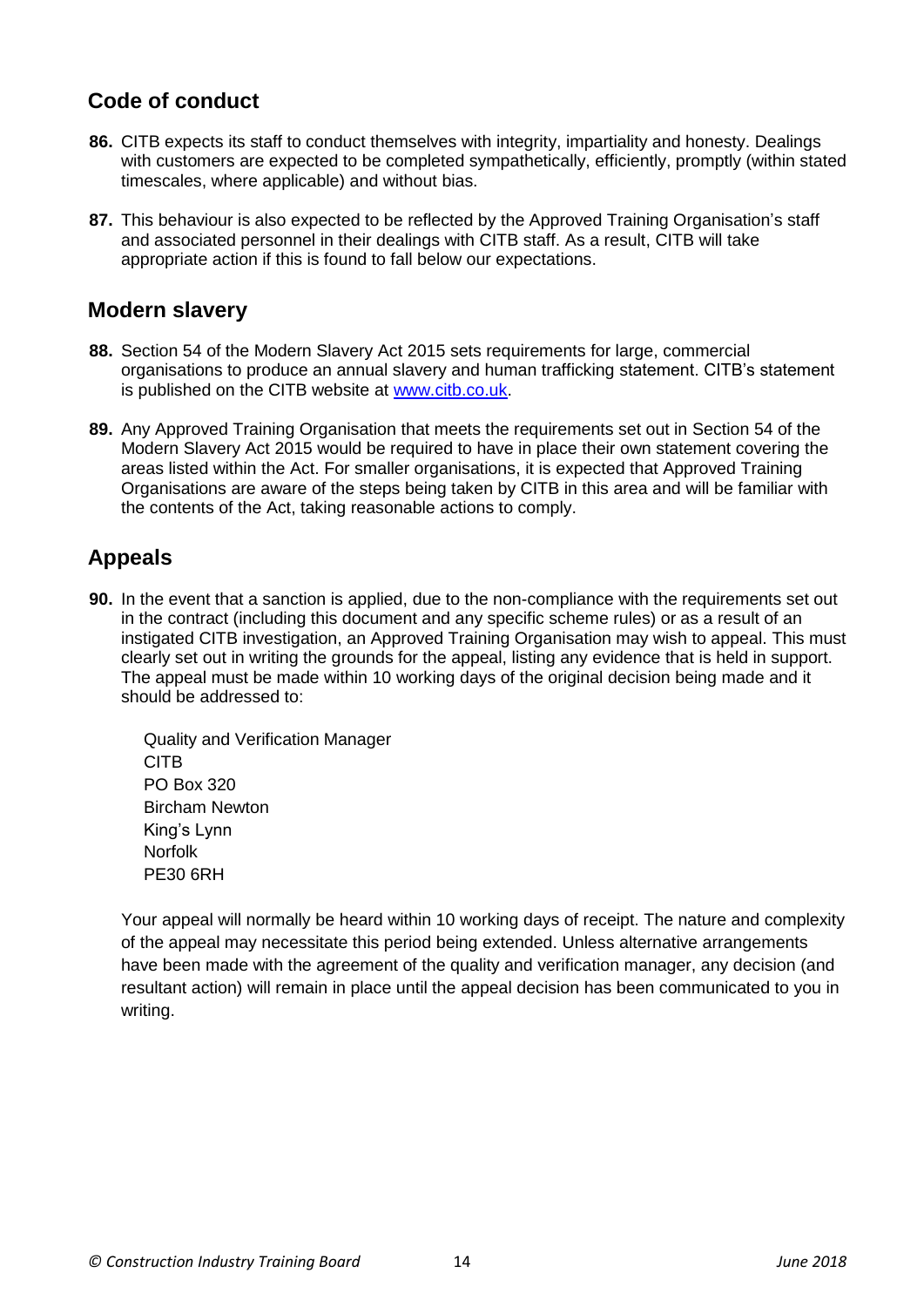# **Approved Training Organisation approval criteria**

# **Management and systems**

| Reference | Approval criteria                                                                                                                                                                                                                                                                                                                                                          | <b>Examples</b>                                                                                                                                                                             | <b>Products</b>              | Compliance<br>reference |
|-----------|----------------------------------------------------------------------------------------------------------------------------------------------------------------------------------------------------------------------------------------------------------------------------------------------------------------------------------------------------------------------------|---------------------------------------------------------------------------------------------------------------------------------------------------------------------------------------------|------------------------------|-------------------------|
| 1.0       | Policies are in place that help<br>the provider to operate<br>effectively and meet the agreed<br>requirements for an Approved<br><b>Training Organisation</b><br>These policies and procedures<br>are reviewed at least annually<br>and updated with relevant<br>changes<br>All changes are communicated<br>to relevant parties (candidates,<br>delegates, staff and CITB) | • Health and safety<br>• Equality and diversity<br>• Counter fraud and<br>bribery<br>• Quality management<br>systems<br>• Appeals<br>Conflicts of interest<br>$\bullet$<br>• Whistleblowing | All categories               | Level 1                 |
| 1.1       | Insurances are in place that<br>protect all stakeholders<br>(delegates, staff and<br>customers)                                                                                                                                                                                                                                                                            | • Evidence of employer<br>liability<br>Evidence of public<br>liability<br>Evidence of<br>$\bullet$<br>professional indemnity                                                                | All categories               | Level 1                 |
| 1.2       | The Approved Training<br>Organisation carries out and<br>records due diligence checks<br>for delivery staff to ensure<br>suitability and that they meet<br>any given CITB, standard or<br>scheme requirements<br>Evidence of these checks and<br>staff details and qualifications<br>are available for audit                                                               | Records of checks<br>made<br>• Staff qualifications and<br>CVs                                                                                                                              | Assured and<br>CITB products | Level <sub>2</sub>      |
| 1.3       | The Approved Training<br>Organisation keeps CITB up to<br>date with any changes that<br>could affect delivery or status<br>of the provider. Guidance is<br>sought if any uncertainty exists                                                                                                                                                                                | Records of updates<br>provided                                                                                                                                                              | All categories               | Level 1 to<br>Level 3   |
| 1.4       | The Approved Training<br>Organisation submits all<br>required details accurately to<br>the Construction Training<br>Register within the stated<br>timescales                                                                                                                                                                                                               | Records of timely,<br>accurate submissions                                                                                                                                                  | All categories               | Level 1 to<br>Level 3   |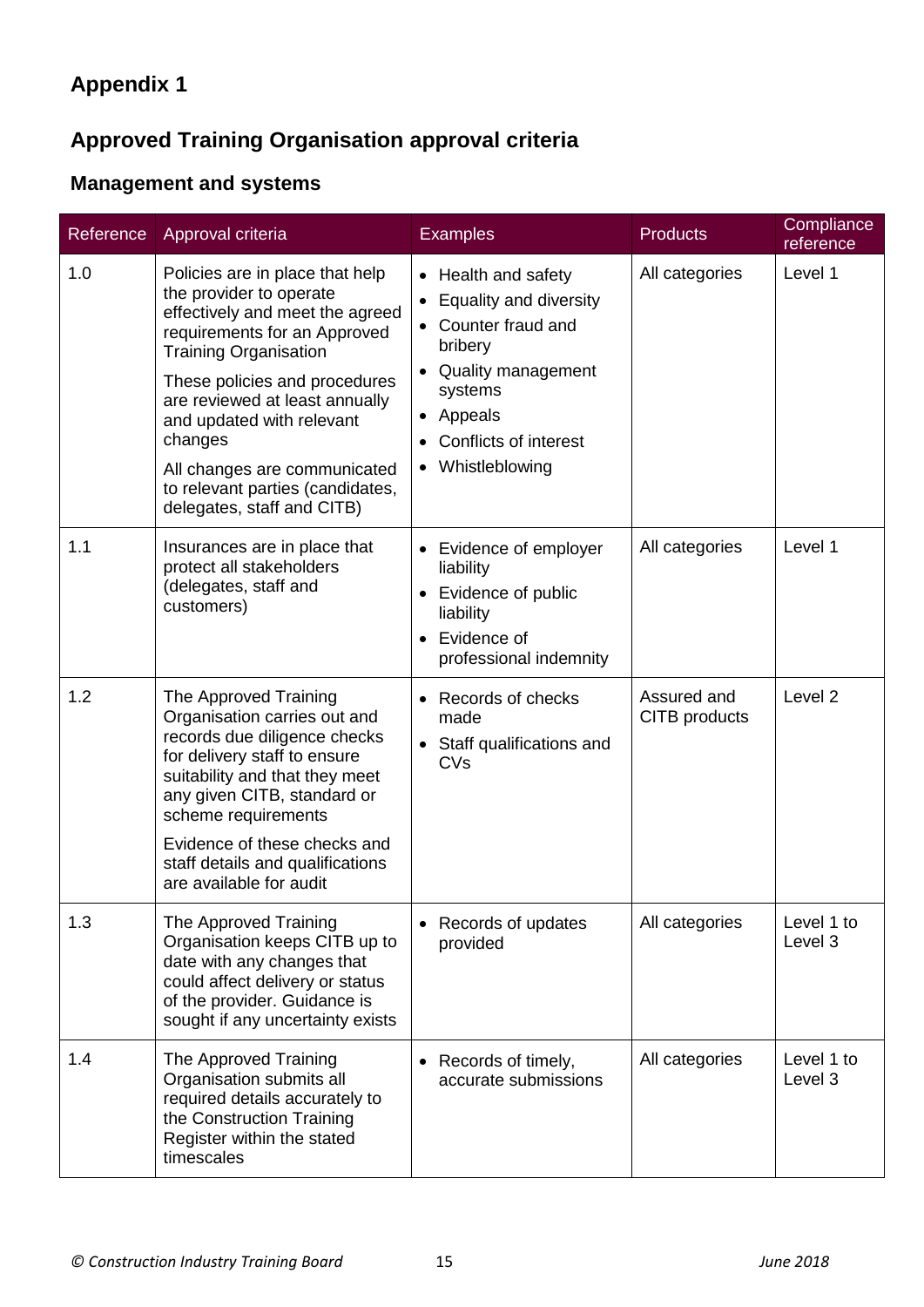# **Approved Training Organisation approval criteria**

# **Management and systems** *continued*

| Reference | Approval criteria                                                                                                                                                                                                                                                                                                                                                          | <b>Examples</b>                                                                                                                                                                                              | <b>Products</b>                                                                                                                                              | Compliance<br>reference |
|-----------|----------------------------------------------------------------------------------------------------------------------------------------------------------------------------------------------------------------------------------------------------------------------------------------------------------------------------------------------------------------------------|--------------------------------------------------------------------------------------------------------------------------------------------------------------------------------------------------------------|--------------------------------------------------------------------------------------------------------------------------------------------------------------|-------------------------|
| 1.5       | The Approved Training<br>Organisation maintains<br>auditable, accurate records and<br>provides access to CITB on<br>request (including Approved<br><b>Training Organisation</b><br>premises, staff and training<br>delivery locations)                                                                                                                                     | Training delivery staff<br>$\bullet$<br>Candidate and delegate<br>information<br>Quality assurance                                                                                                           | All categories                                                                                                                                               | Level 1 to<br>Level 3   |
| 1.6       | The Approved Training<br>Organisation has clearly written<br>operating procedures, covering<br>all aspects of the training<br>delivery and related<br>administration activities<br>Any conflicts of interest are<br>identified and documented with<br>steps taken to minimise risk in<br>the delivery. Where risks<br>cannot be minimised, guidance<br>is sought from CITB | • Operating procedures<br>related to Approved<br><b>Training Organisation</b><br>delivery<br>Conflict of interest<br>policy<br><b>Approved Training</b><br>$\bullet$<br>Organisation<br>organisational chart | Assured and<br>CITB products<br>Please refer to<br>specific scheme<br>rules for detail<br>Recognised<br>Please see specific<br>guidance for this<br>category | Level 1                 |
| 1.7       | Individual agreement (or opt<br>out) is gained from prospective<br>candidates or delegates to<br>allow the use of personal data<br>for the purpose of the CITB,<br><b>CTR and Approved Training</b><br>Organisation meeting current<br>legislative requirements<br>Confirmations to be available<br>for audit                                                              | Candidate confirmations<br>of agreement                                                                                                                                                                      | All categories                                                                                                                                               | Level <sub>2</sub>      |
| 1.8       | Actions arising from CITB<br>quality interventions are shared<br>with relevant staff and<br>completed within agreed<br>timescales                                                                                                                                                                                                                                          | Evidence of closure of<br>actions<br>Meeting minutes<br>$\bullet$<br>Changes to processes<br>Improved records                                                                                                | Assured and<br>CITB products                                                                                                                                 | Level <sub>2</sub>      |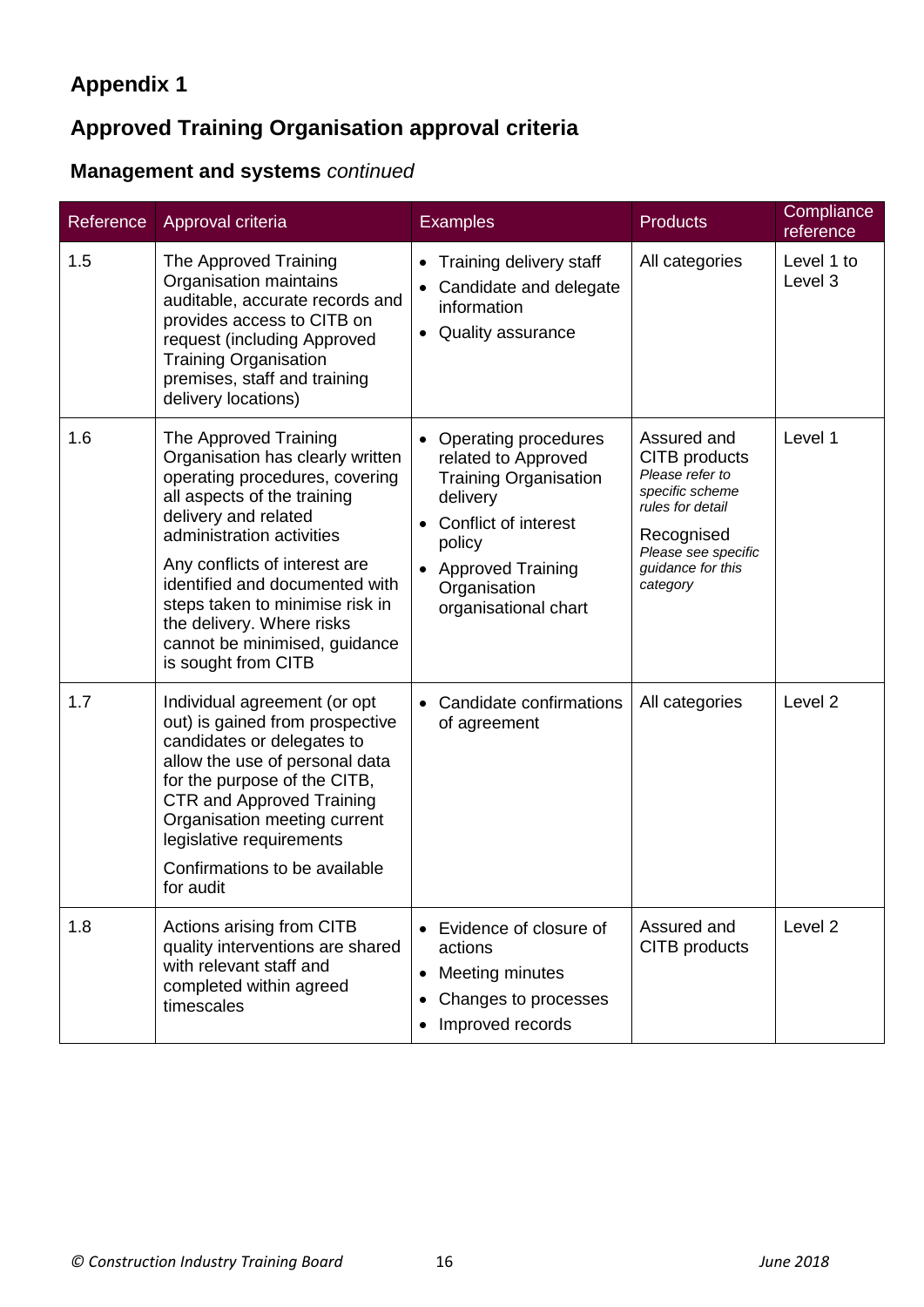# **Approved Training Organisation approval criteria**

### **Resources**

| Reference | Approval criteria                                                                                                                                                                                                                                                              | <b>Examples</b>                                                                                                                                                                               | <b>Products</b>                                                                                                                                              | Compliance<br>reference                       |
|-----------|--------------------------------------------------------------------------------------------------------------------------------------------------------------------------------------------------------------------------------------------------------------------------------|-----------------------------------------------------------------------------------------------------------------------------------------------------------------------------------------------|--------------------------------------------------------------------------------------------------------------------------------------------------------------|-----------------------------------------------|
| 2.0       | Sufficient qualified staff are in<br>place to meet the demands of<br>delivery, as specified in the<br>scheme rules or training<br>standard                                                                                                                                     | Number will be determined<br>by:<br>• standard requirements<br>· delegate numbers<br>• agreed course<br>requirements or scheme<br>rules                                                       | Assured and<br>CITB products<br>Please refer to<br>specific scheme<br>rules for detail<br>Recognised<br>Please see specific<br>guidance for this<br>category | Level 3                                       |
| 2.1       | <b>Approved Training</b><br>Organisation staff have clearly<br>defined roles, are aware of<br>their responsibilities and are<br>kept up to date with relevant<br>changes. Relevant CPD<br>activities are undertaken and<br>recorded to Approved Training<br>Organisation staff | • Role descriptions<br>• Approved Training<br>Organisation<br>organisational chart<br>Meeting minutes and/or<br>$\bullet$<br>records of internal<br>communication<br>CPD records<br>$\bullet$ | Assured and<br>CITB products<br>Please refer to<br>specific scheme<br>rules for detail<br>Recognised<br>Please see specific<br>guidance for this<br>category | Level 1                                       |
| 2.2       | Standards and self-<br>assessment documentation is<br>held, fully completed and<br>available for CITB audit on<br>request                                                                                                                                                      | • Standards and self-<br>assessment documents                                                                                                                                                 | Assured                                                                                                                                                      | Level <sub>2</sub>                            |
| 2.3       | Required physical resources<br>are listed by the standard or<br>scheme rules are in place,<br>meeting any given<br>specification<br>Current UK Health, Safety and<br><b>Welfare Regulations are</b><br>followed, along with any<br>relevant industry best practice             | • Standard self-<br>assessment documents                                                                                                                                                      | Assured                                                                                                                                                      | Level <sub>2</sub>                            |
| 2.4       | Health, safety and welfare<br>systems are in place to protect<br>the Approved Training<br>Organisation staff, candidates<br>and others. These are<br>reviewed and maintained                                                                                                   | • Risk assessments<br>Method statements<br>Health and safety policy<br>$\bullet$<br>Health and safety audits<br>and records of updates<br>Maintenance records                                 | Assured and<br>CITB products                                                                                                                                 | Dependent<br>on risk<br>Level 1 to<br>Level 3 |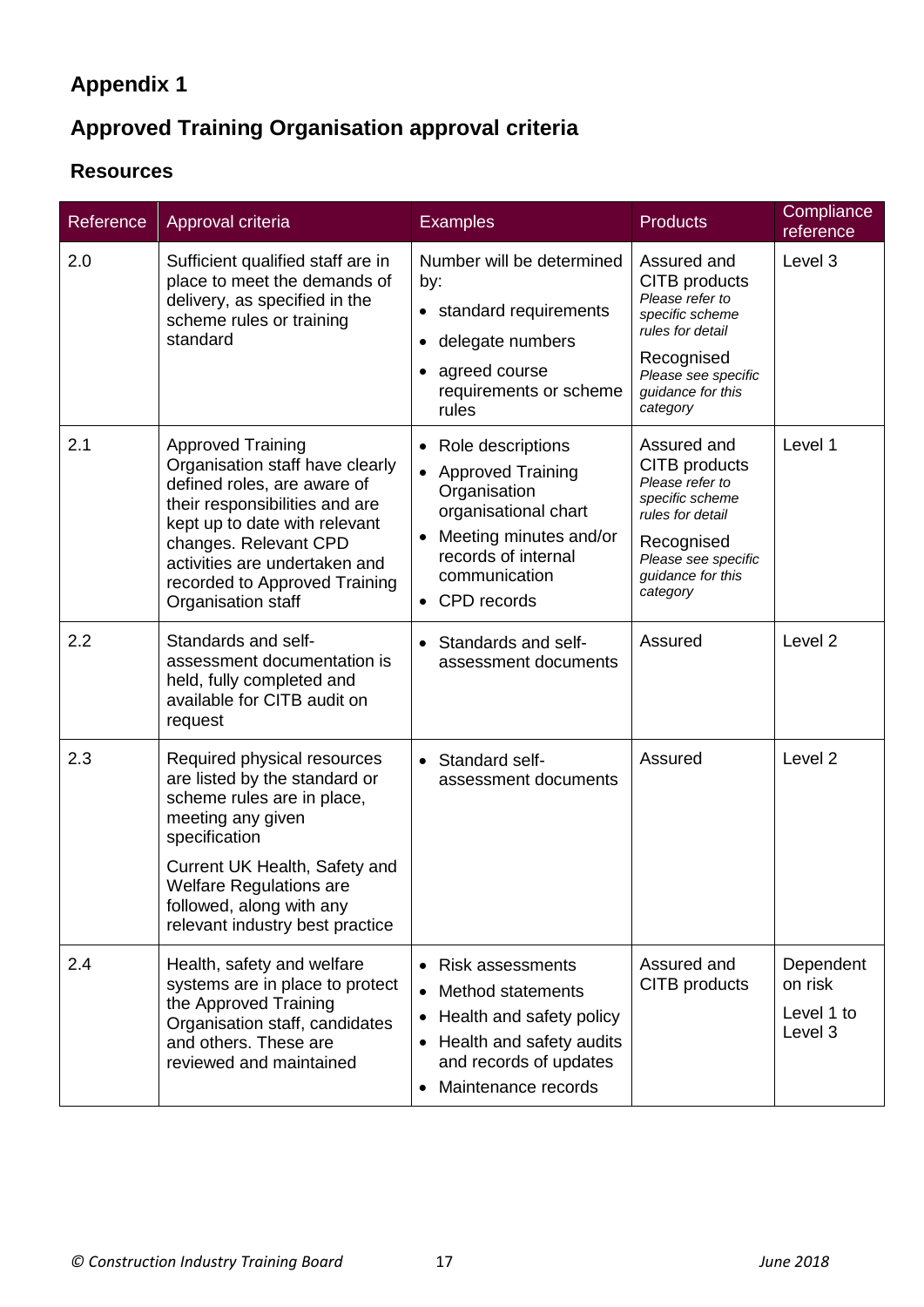# **Approved Training Organisation approval criteria**

# **Candidates**

| Reference | Approval criteria                                                                                                                                                                                                                                                                                                                                                                                                           | <b>Examples</b>                                                                                                                                                                                                       | <b>Products</b>              | Compliance<br>reference |
|-----------|-----------------------------------------------------------------------------------------------------------------------------------------------------------------------------------------------------------------------------------------------------------------------------------------------------------------------------------------------------------------------------------------------------------------------------|-----------------------------------------------------------------------------------------------------------------------------------------------------------------------------------------------------------------------|------------------------------|-------------------------|
| 3.0       | Information submitted to the<br><b>Construction Training Directory</b><br>is accurate, allowing<br>employers and delegates to<br>make informed decisions on<br>the content of the training<br>course                                                                                                                                                                                                                        | • Course information held<br>on the Construction<br><b>Training Directory that</b><br>accurately describes the<br>training being offered                                                                              | All categories               | Level <sub>2</sub>      |
| 3.1       | All candidates and delegates<br>undergo initial assessment to<br>accurately identify course<br>sustainability and where any<br>special requirements or<br>reasonable adjustments are<br>required. Records are kept<br>Any identified needs are<br>recorded. The CITB Equal<br>Opportunities and Reasonable<br>Adjustments Policy and/or<br>specific scheme rules are<br>followed, where possible, to<br>provide fair access | • Candidate initial<br>assessment results and<br>records of any<br>adjustments made                                                                                                                                   | Assured and<br>CITB products | Level 2                 |
| 3.2       | Candidate and delegate<br>identification checks are<br>undertaken and recorded in<br>line with the requirements<br>listed in Appendix 3 and<br>paragraphs 43 and 44 of this<br>document                                                                                                                                                                                                                                     | Candidate ID checks                                                                                                                                                                                                   | Assured and<br>CITB products | Level <sub>2</sub>      |
| 3.3       | Candidates and delegates<br>undertake a suitable and<br>sufficient induction for the<br>training being provided.<br>Accurate confirmations are<br>kept                                                                                                                                                                                                                                                                      | • Records of candidate<br>inductions                                                                                                                                                                                  | Assured and<br>CITB products | Level 1                 |
| 3.4       | Training, assessment and<br>delivery are undertaken in<br>English, Welsh or Irish. If<br>delivery occurs in another<br>language, this is permitted and<br>carried out in line with the<br>specific scheme guidance                                                                                                                                                                                                          | • Initial assessment<br>records<br>Induction records<br>$\bullet$<br>Internal quality<br>assurance monitoring<br>Records of delivery<br>$\bullet$<br>Records of authorised<br>delivery if another<br>language is used | Assured and<br>CITB products | Level 3                 |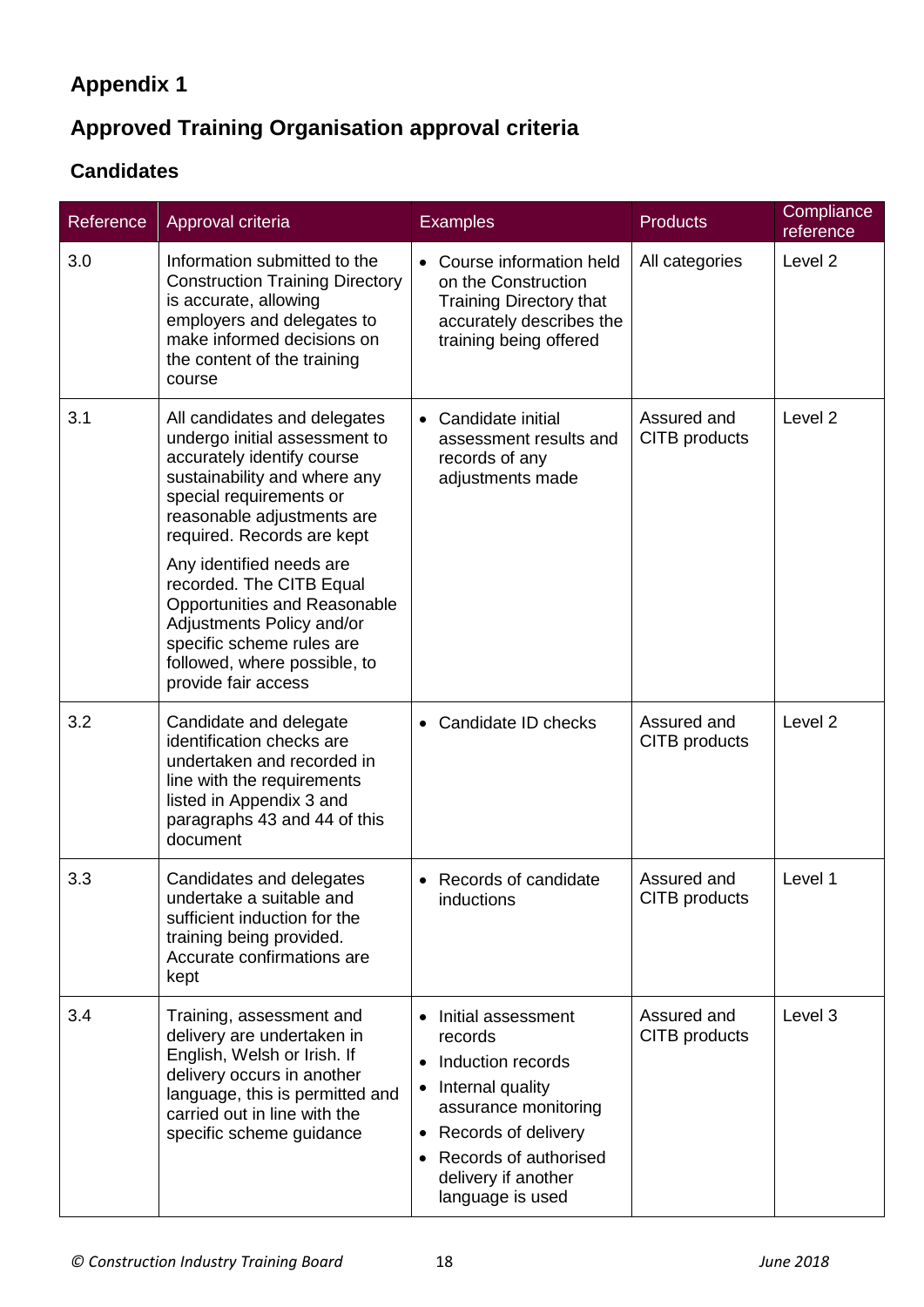# **Approved Training Organisation approval criteria**

# **Candidates** *continued*

| Reference | Approval criteria                                                                                                                                                            | <b>Examples</b>                                                                                                                                                               | <b>Products</b>                 | Compliance<br>reference |
|-----------|------------------------------------------------------------------------------------------------------------------------------------------------------------------------------|-------------------------------------------------------------------------------------------------------------------------------------------------------------------------------|---------------------------------|-------------------------|
| 3.5       | Candidates and employers are<br>made aware of the Approved<br>Training Organisation's appeal<br>and complaints procedure.<br>Access is given without the<br>need for request | Complaints and appeals<br>$\bullet$<br>procedures<br>Candidate induction<br>records<br>Feedback from<br>employers and<br>candidates<br>• Records of appeals and<br>complaints | <b>Assured CITB</b><br>products | Level 2                 |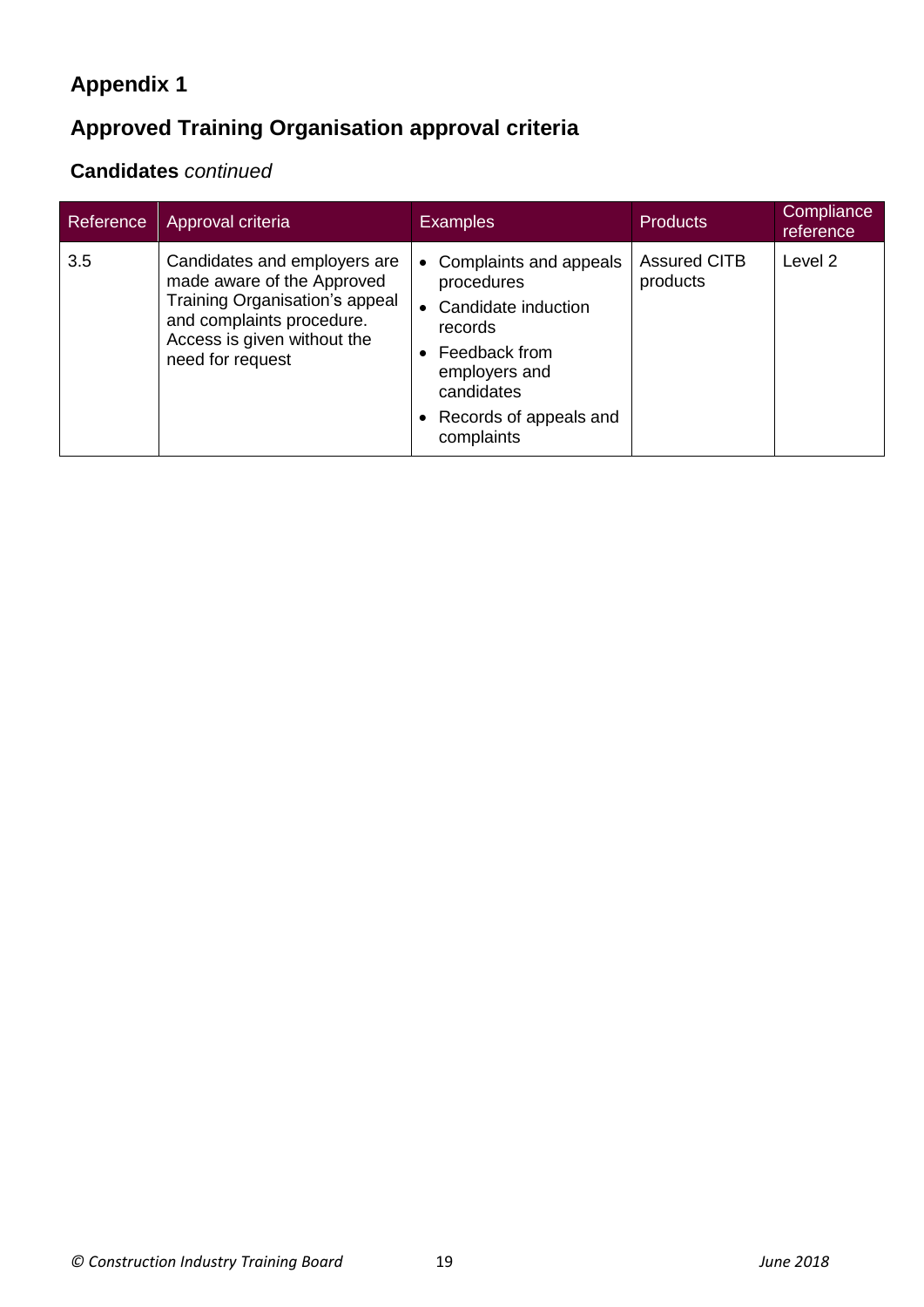# **Approved Training Organisation approval criteria**

# **Internal quality assurance**

| Reference | Approval criteria                                                                                                                                                                                                                                                                                                                                                         | <b>Examples</b>                                                                                                                    | <b>Products</b>              | Compliance<br>reference |
|-----------|---------------------------------------------------------------------------------------------------------------------------------------------------------------------------------------------------------------------------------------------------------------------------------------------------------------------------------------------------------------------------|------------------------------------------------------------------------------------------------------------------------------------|------------------------------|-------------------------|
| 4.0       | Quality management systems<br>are clearly documented and<br>cover all aspects of the<br><b>Approved Training</b><br>Organisation's processes                                                                                                                                                                                                                              | • QMS systems that<br>monitor                                                                                                      | Assured and<br>CITB products | Level 1                 |
| 4.1       | The Approved Training<br>Organisation has in place<br>suitably qualified staff to carry<br>out quality monitoring activity                                                                                                                                                                                                                                                | Staff requirements<br>(paragraph 35)                                                                                               | Assured and<br>CITB products | Level 3                 |
| 4.2       | Records of quality monitoring<br>are maintained in line with<br>agreed quality management<br>system requirements, allowing<br>for audit, and available for<br>review                                                                                                                                                                                                      |                                                                                                                                    | Assured and<br>CITB products | Level <sub>2</sub>      |
| 4.3       | Quality monitoring activity<br>ensures that CITB product<br>scheme rules and industry<br>standard requirements are<br>consistently followed by the<br>delivery team<br>Records of training documents<br>demonstrate full completion of<br>published standards or course<br>requirements. Records of<br>training meet CITB data<br>requirements (paragraph 43<br>and $44)$ | • Evidence of quality<br>system review and<br>updates<br>Evidence of closure of<br>agreed CITB quality<br>interventions            | Assured and<br>CITB products | Level <sub>2</sub>      |
| 4.4       | Quality monitoring systems<br>and processes are regularly<br>reviewed, with changes made<br>to improve, where needed<br>Actions from CITB quality<br>interventions are actioned and<br>used to update internal<br>processes to avoid repetition<br>or reoccurrence                                                                                                        | Evidence of quality<br>system review and<br>updates<br>Evidence of closure of<br>$\bullet$<br>agreed CITB quality<br>interventions | Assured and<br>CITB products | Level 1                 |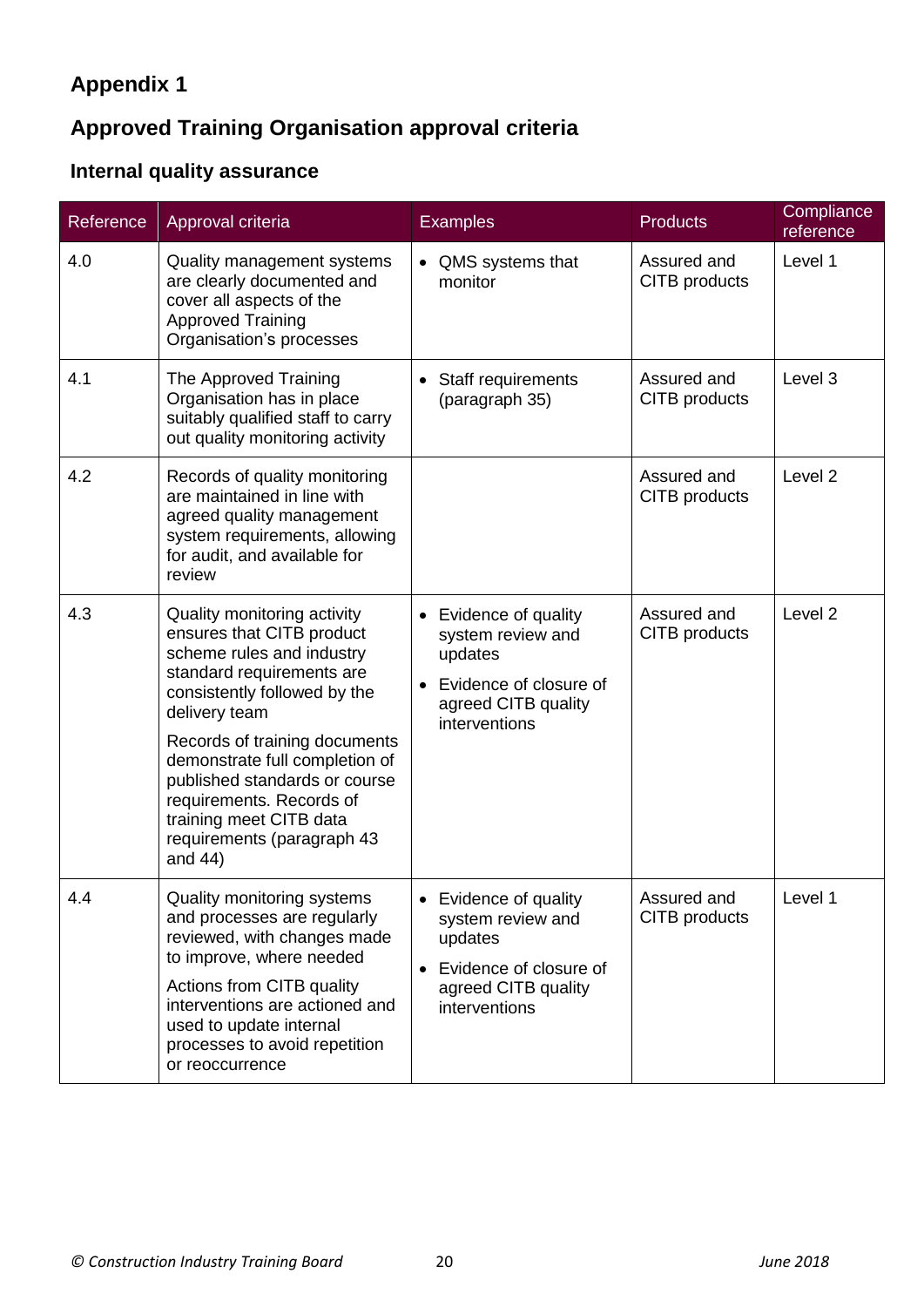# **Approved Training Organisation approval criteria**

# **Records**

| Reference | Approval criteria                                                                                                                                                                          | <b>Examples</b>                                                                                                                              | <b>Products</b>              | Compliance<br>reference |
|-----------|--------------------------------------------------------------------------------------------------------------------------------------------------------------------------------------------|----------------------------------------------------------------------------------------------------------------------------------------------|------------------------------|-------------------------|
| 5.0       | <b>Records</b>                                                                                                                                                                             | Evidence of data<br>collection, review and<br>relevant changes (for<br>example, date review,<br>meeting minutes and<br>procedure changes)    | Assured and<br>CITB products | Level 1                 |
| 5.1       | The Approved Training<br>Organisation collects and<br>records candidate, delegate<br>and employer feedback<br>This is regularly reviewed and<br>used to improve the quality of<br>delivery | • Evidence of employer<br>and candidate delivery<br>• Records of changes<br>made<br>• Evidence of action<br>taken as a result of<br>feedback | Assured and<br>CITB products | Level 1                 |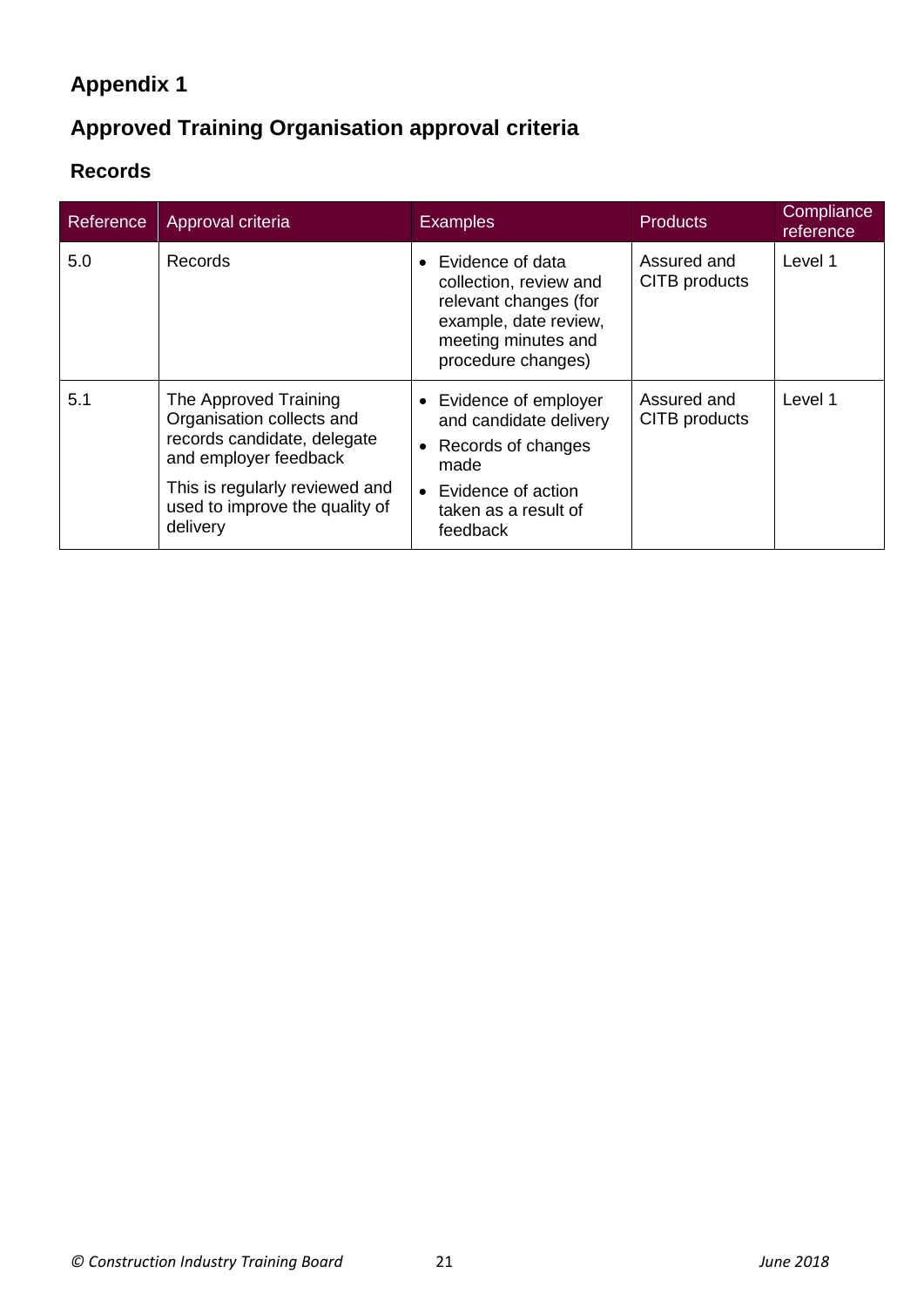## **Corrective actions**

Upon the conclusion of a quality assurance intervention, where it has been found that the Approved Training Organisation is not compliant with Appendix 1, CITB will issue a corrective action as detailed below.

#### **Action plan – Level 1**

This will not affect the Approved Training Organisation's ability to deliver training or access the Construction Training Directory or Construction Training Register. An action plan will be issued by the CITB Quality Assurance department and/or CITB quality representative detailing the required action to be undertaken in order to become compliant with the approval criteria.

#### **Removal of access to either the Construction Training Register or Construction Training Directory – Level 2**

The Approved Training Organisation's details will be temporarily removed from the Construction Training Directory, or the Approved Training Organisation will be prevented from uploading achievement data into the Construction Training Register. Actions will be provided by the CITB Quality Assurance department and/or quality representative and successful completion of these will be required by CITB before access will be reinstated, returning the Approved Training Organisation to be compliant with the approval criteria in Appendix 1.

#### **Removal of access to both the Construction Training Directory and Construction Training Register – Suspension of Approved Training Organisation status – Level 3**

Due to the severity of the areas identified as requiring attention, the Approved Training Organisation will have all course details removed from the Construction Training Register. Where possible, time-bound actions will be provided by the CITB Quality Assurance department and/or quality representative, which will require completion before access rights will be reinstated, returning the Approved Training Organisation to be compliant with the approval criteria in Appendix 1.

#### **Persistent and repeated failures**

In situations where the Approved Training Organisation fails to remedy a shortfall identified by CITB or consistently repeats the same shortfall, CITB may escalate the level of action applied to the Approved Training Organisation.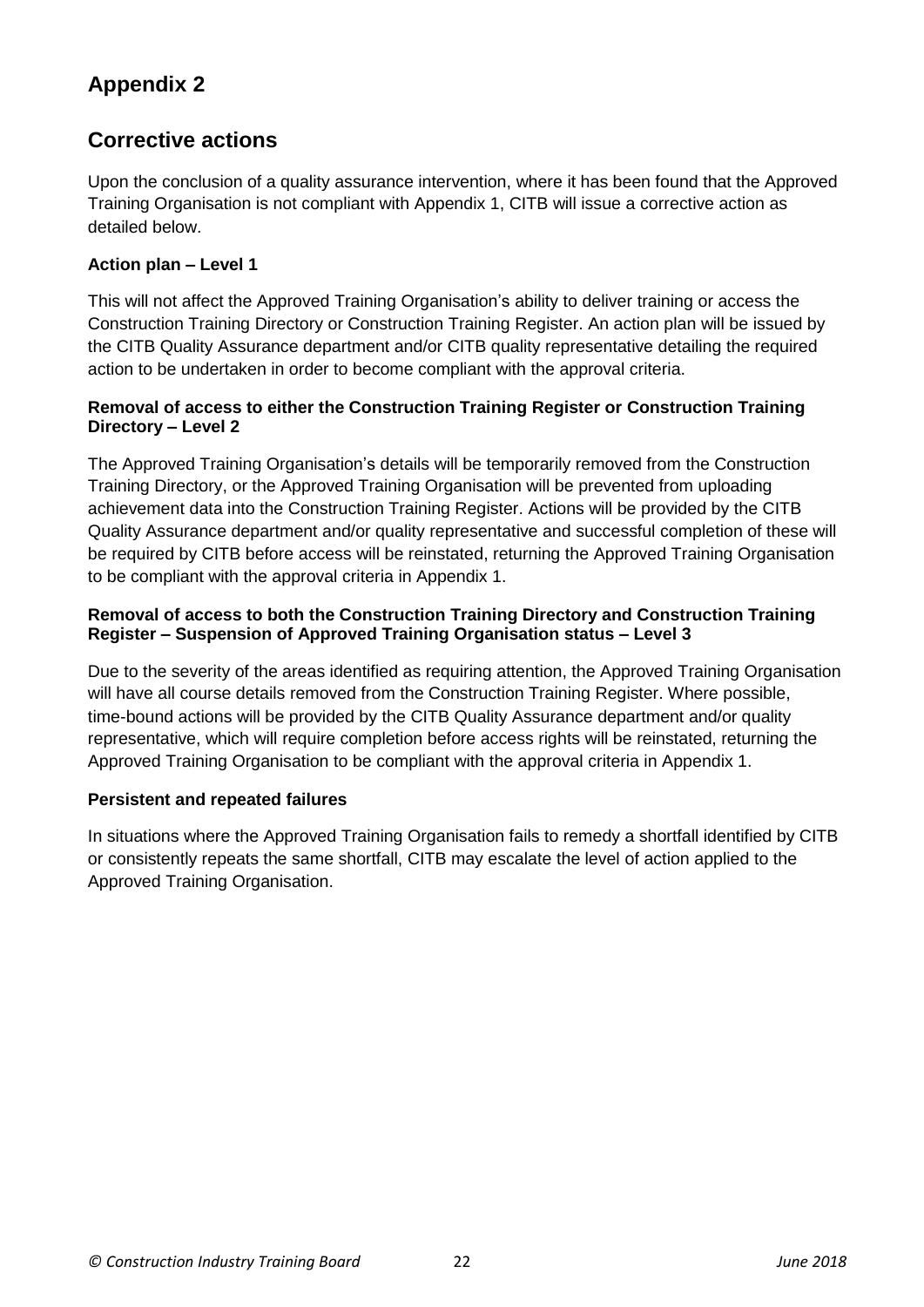### **Accepted trainer qualifications**

Listed in the table below are the recognised trainer qualifications (Assured category and relevant CITB products). (*This list is accurate at the time of publication, and will be subject to change and review based on future requirements.*)

If the prospective trainer has completed a qualification or certified course not listed below, an application can be made to the CITB quality assurance team. Relevant additional information will be required to be submitted to support the application.

| <b>PTLLS Level 3</b>                                                         | Preparing to Teach in the Lifelong Learning Sector      |
|------------------------------------------------------------------------------|---------------------------------------------------------|
| <b>CTLLS Level 3</b>                                                         | Certificate in Teaching in the Lifelong Learning Sector |
| <b>DTLLS Level 5</b>                                                         | Diploma in Teaching in the Lifelong Learning Sector     |
| <b>PGCE</b>                                                                  | Postgraduate Certificate in Education                   |
| C&G 7302                                                                     | <b>Certificate in Delivering Learning</b>               |
| C&G 7303                                                                     | Preparing to Teach in the Lifelong Learning Sector      |
| C&G 7307                                                                     | Certificate in Delivering Learning/Teaching Adults      |
| C&G 7407                                                                     | <b>Certificate in Further Education Teaching</b>        |
| <b>PCET</b>                                                                  | <b>Post Compulsory Education and Training</b>           |
| <b>Construction Plant Competence Scheme</b><br><b>Instructor Card</b>        |                                                         |
| <b>Certificate of Training Achievement</b><br><b>Instructor Card</b>         |                                                         |
| L Unit $9$ (L9)                                                              | Create climate that promotes learning                   |
| L Unit 10 (L10)                                                              | Enable learning through presentations                   |
| L Unit 11 (L11)                                                              | Enable learning through demonstrations and instruction  |
| L Unit 12 (L12)                                                              | Enable learning through coaching/mentoring              |
| Level 3 In Education and Learning                                            |                                                         |
| LEVEL 4 In Education and Learning                                            |                                                         |
| <b>TAQA L3 Award in Assessing Vocationally</b><br><b>Related Achievement</b> |                                                         |
| <b>TAQA L3 Certificate in Assessing</b><br><b>Vocational Achievement</b>     |                                                         |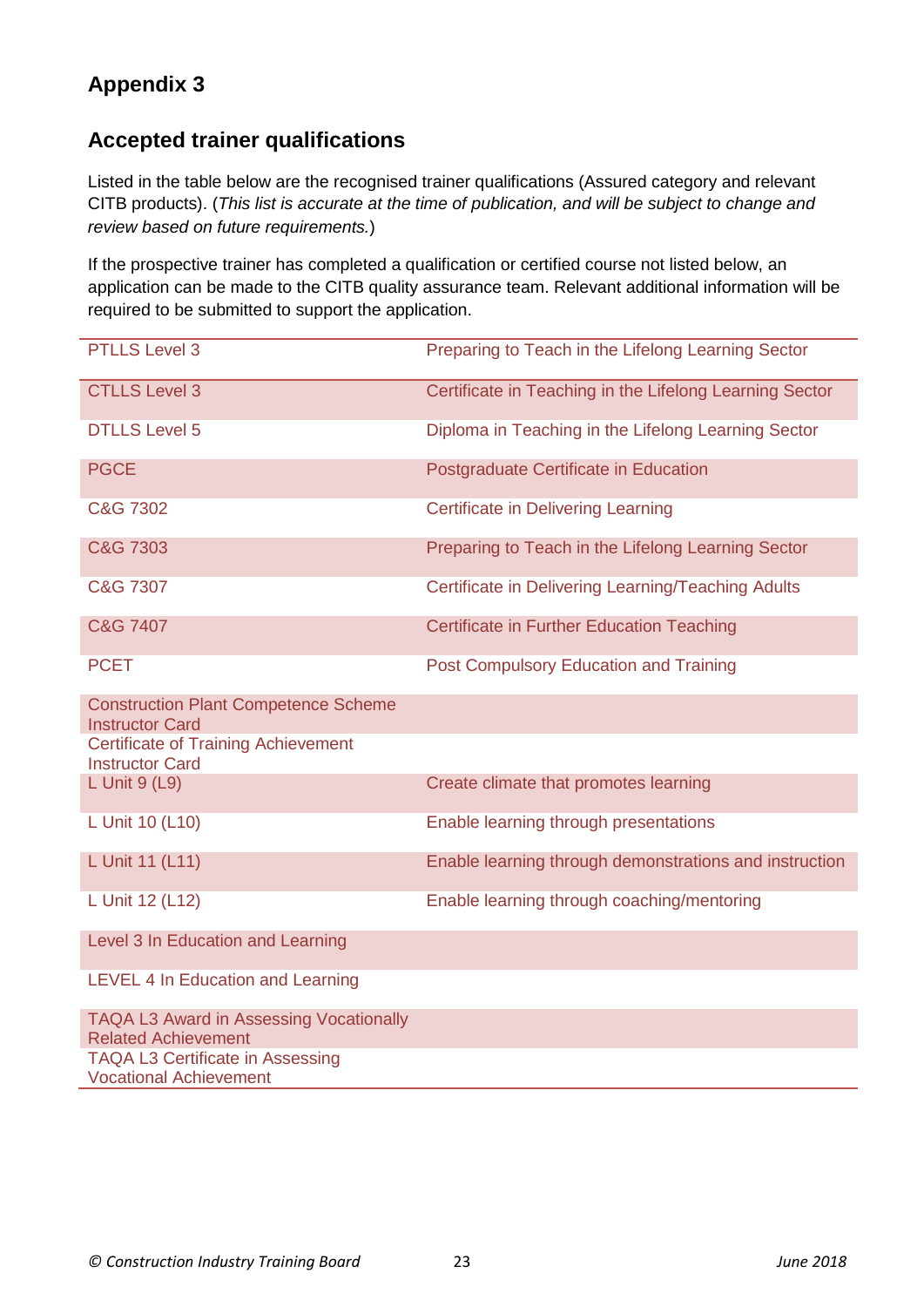### **Example reasons to update CITB**

The items listed below are to provide an indication of possible incidents that would require an Approved Training Organisation to provide an update to CITB. (*This list is not exhaustive.*)

- A material change in governance structure or legal status.
- A change of control.
- A merger between it and another Approved Training Organisation, company or organisation.
- Any insolvency or bankruptcy proceedings.
- There is a substantial error in the published training standard (Assured) or CITB product requirements.
- There has been a loss or theft of, or a breach of confidentiality in, Approved Training Organisation records (for example, delivery and administration).
- The Approved Training Organisation cannot supply requested information to CITB by a stipulated date.
- There has been a failure in the delivery of training and/or related assessments or testing that threatens industry confidence in the training, assessment or testing entered on the Construction Training Directory.
- Loss of key Approved Training Organisation staff that will limit or prevent the delivery of approved product categories (Assured, CITB products and Recognised).
- The Approved Training Organisation has issued incorrect results or certificates.
- The Approved Training Organisation believes that there has been an incident of malpractice or maladministration that could invalidate the achievement of a training standard, CITB course or regulated certificate.
- A third party awarding organisation has rescinded qualifications and/or certificates.
- A qualification or certificate has been returned as a result of an error and the achievement is no longer valid.
- Fraudulent or inappropriate use of the Construction Training Directory and Construction Training Register by Approved Training Organisation staff.
- The Approved Training Organisation is named as a party in any criminal or civil proceedings or is subject to a regulatory investigation or sanction by any professional, regulatory or government body.
- A senior officer of the Approved Training Organisation is a party to criminal proceedings (other than minor driving offences), is subject to any action for disqualification as a company director, or is subject to disciplinary proceedings by any professional, regulatory or government body.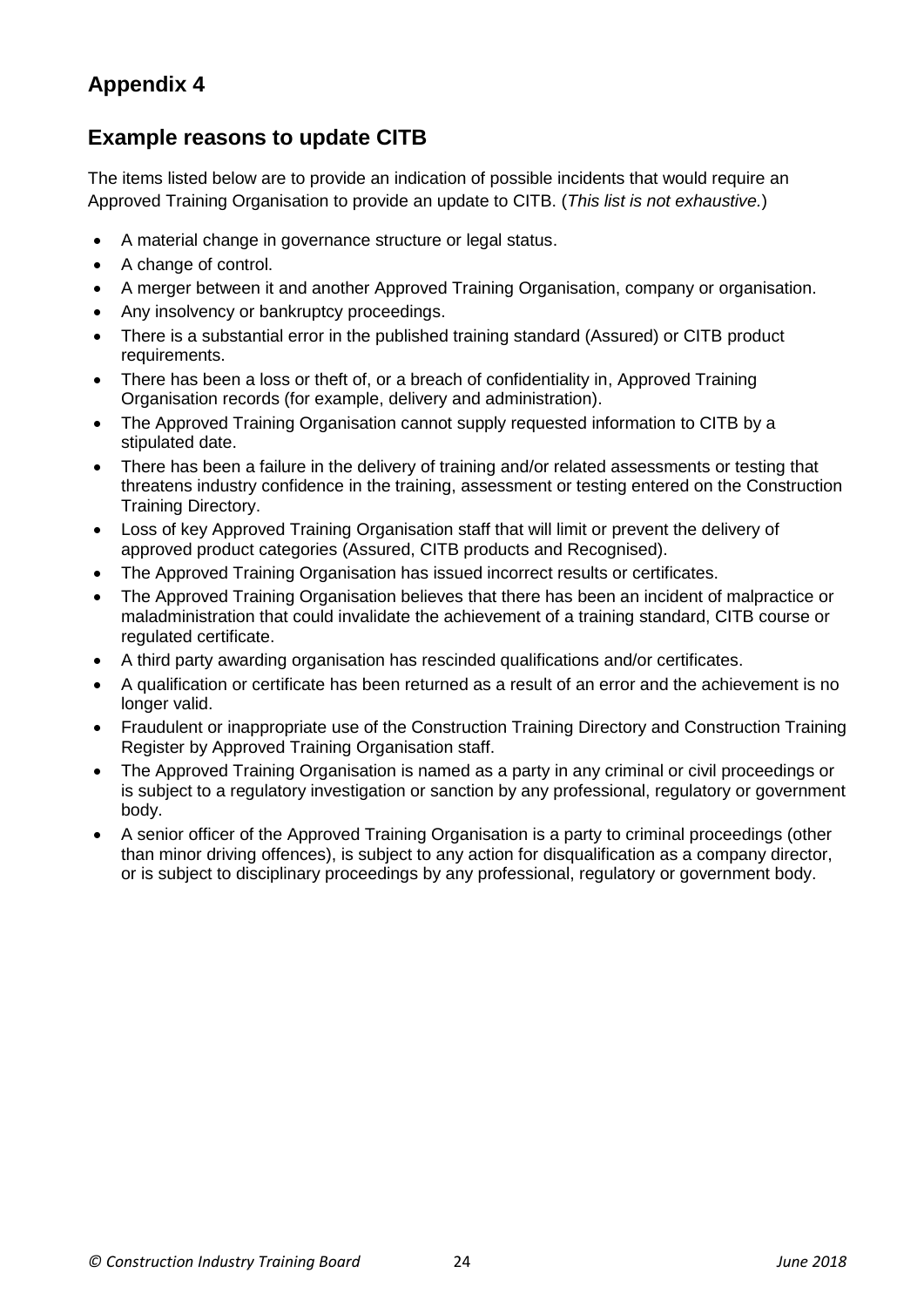### **Fair processing Notice statement**

#### **Fair Processing Notice**

The information you provide to {*name of Approved Training Organisation*} ('**ATO**') ('**Your Information**') will be used to administer the course(s) on which you enrol and undertake ("**the Course(s)**"). Your Information will be provided to the Construction Industry Training Board ("**CITB**") by the ATO to enable the functions (and purposes incidental to those functions) as set out in the Industrial Training Act 1982. CITB's statutory functions include but are not limited to the maintenance of a record of your achievements on the CITB Construction Training Register ('CTR') (or such other recording system as CITB operate from time to time) following the successful completion of the Course(s).\*

A significant advantage to you of the CTR is the ability to:

- demonstrate to an employer or contractor that you hold required qualifications/achievements/training for a particular role;
- allow the training you have completed to more easily transfer between employers. leading to less time off-the-job repeating training you have already undertaken; and
- speed up the process of starting work as employers can easily see the training you have completed.

Your Information will be held securely and treated confidentially and will not be disclosed to third parties other than as described above. To access Your Information on the CTR you will give a third party e.g. a prospective employer information that uniquely identifies you. This will restrict access to Your Information to only those people with a legitimate reason to access the CTR.

\*For further information explaining your legal rights and how your information may be used by CITB and *the ATO* please view the CITB Privacy Notice online at [www.citb.co.uk/privacy](http://www.citb.co.uk/privacy) and {*the ATO's*} Terms and Conditions online at {*insert ATO's T&Cs web link*}.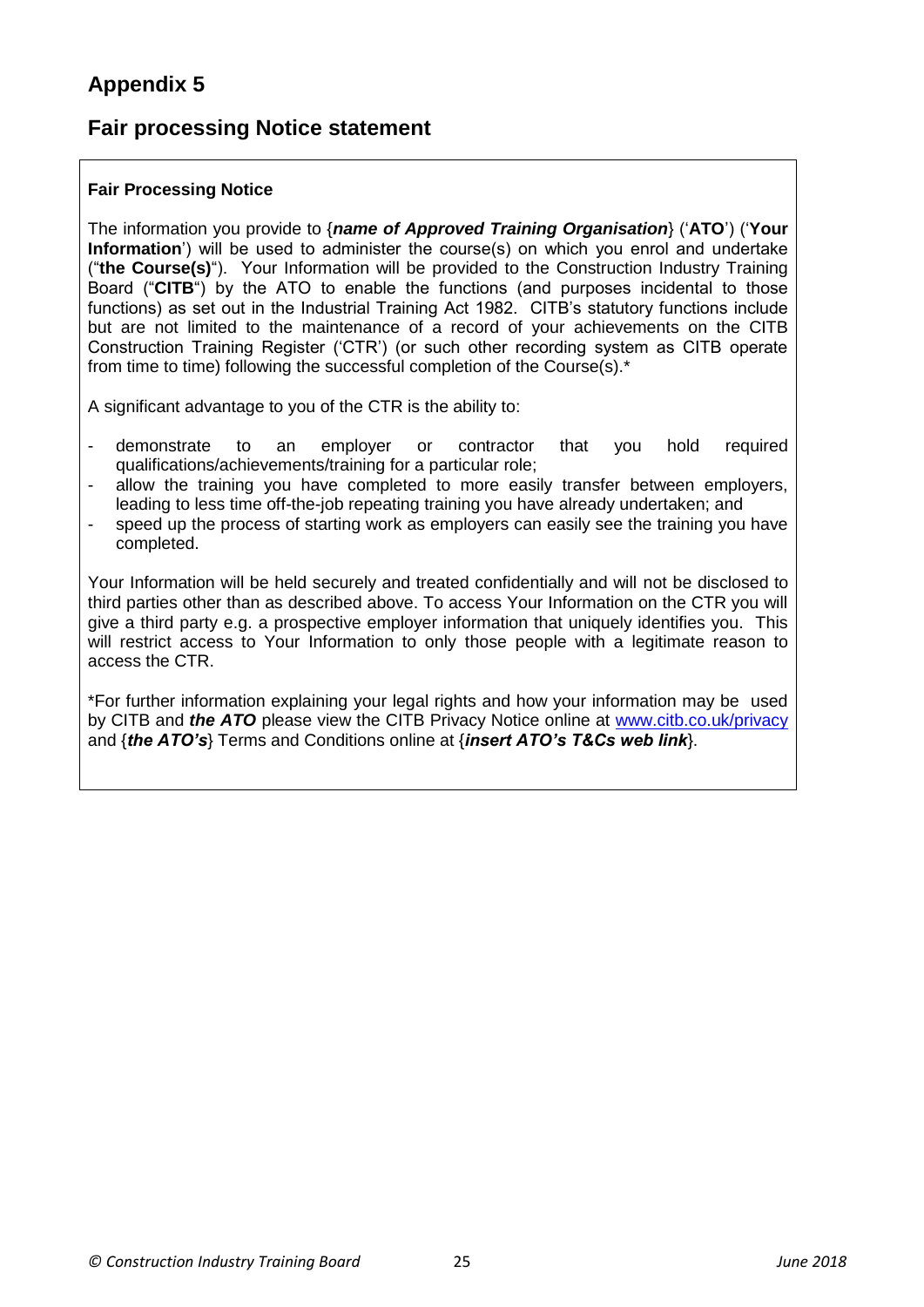# **Glossary**

| <b>Term</b>                                                           | <b>Definition</b>                                                                                                                                                                                                                                                                               |
|-----------------------------------------------------------------------|-------------------------------------------------------------------------------------------------------------------------------------------------------------------------------------------------------------------------------------------------------------------------------------------------|
| Appeal                                                                | The process through which a decision may be challenged on the<br>outcome of an enquiry about results or, where appropriate, other<br>procedural decisions affecting a centre or individual learner                                                                                              |
| <b>Approved Training</b><br>Organisation (ATO)                        | A commercial training provider, in-house training department,<br>college, university, charity or federation delivering construction-<br>related training courses and qualifications, delivered to the industry<br>or CITB standard, who has successfully completed the CITB<br>approval process |
| <b>Approved Training</b><br>Organisation authorised<br>representative | A named individual in the Approved Training Organisation<br>responsible for the overall quality assurance, management and<br>administration of product category/s approved                                                                                                                      |
| Assessment                                                            | A process of making decisions about the extent to which a<br>delegate's or candidate's performance meets the learning<br>outcomes for an agreed standard or training course. Assessment<br>methodology for the Assured category is listed within the standard                                   |
| Awarding organisation                                                 | A third party body that is regulated by OFQUAL, SQA or CECA and<br>awards qualifications                                                                                                                                                                                                        |
| Candidates and/or delegates                                           | Individuals that are undertaking training, assessment or testing<br>included in the defined product category for an Approved Training<br>Organisation                                                                                                                                           |
| Category (product)                                                    | Assured, CITB products and Recognised                                                                                                                                                                                                                                                           |
| Competent                                                             | Having the necessary skills, knowledge and experience to carry out<br>a task safely and to the standard required                                                                                                                                                                                |
| <b>Construction Training</b><br>Directory (CTD)                       | An online catalogue containing the details of training courses<br>delivered to an industry or CITB standard                                                                                                                                                                                     |
| <b>Construction Training</b><br>Register (CTR)                        | An online database that contains an individual's transferrable,<br>construction-related training courses and qualifications                                                                                                                                                                     |
| Continuous professional<br>development (CPD)                          | The process of tracking and documenting the skills, knowledge and<br>experience that is gained both formally and informally as work is<br>carried out, beyond any initial training. It's a record of what is<br>experienced, learnt and then applied                                            |
| Corrective action                                                     | Actions given by the CITB Quality Assurance department or<br>authorised member of staff that align to Appendix 1, that are<br>required to be completed by the Approved Training Organisation to<br>become compliant                                                                             |
| Customer co-ordinator                                                 | A member of CITB staff assigned to centres to give a single point of<br>contact                                                                                                                                                                                                                 |